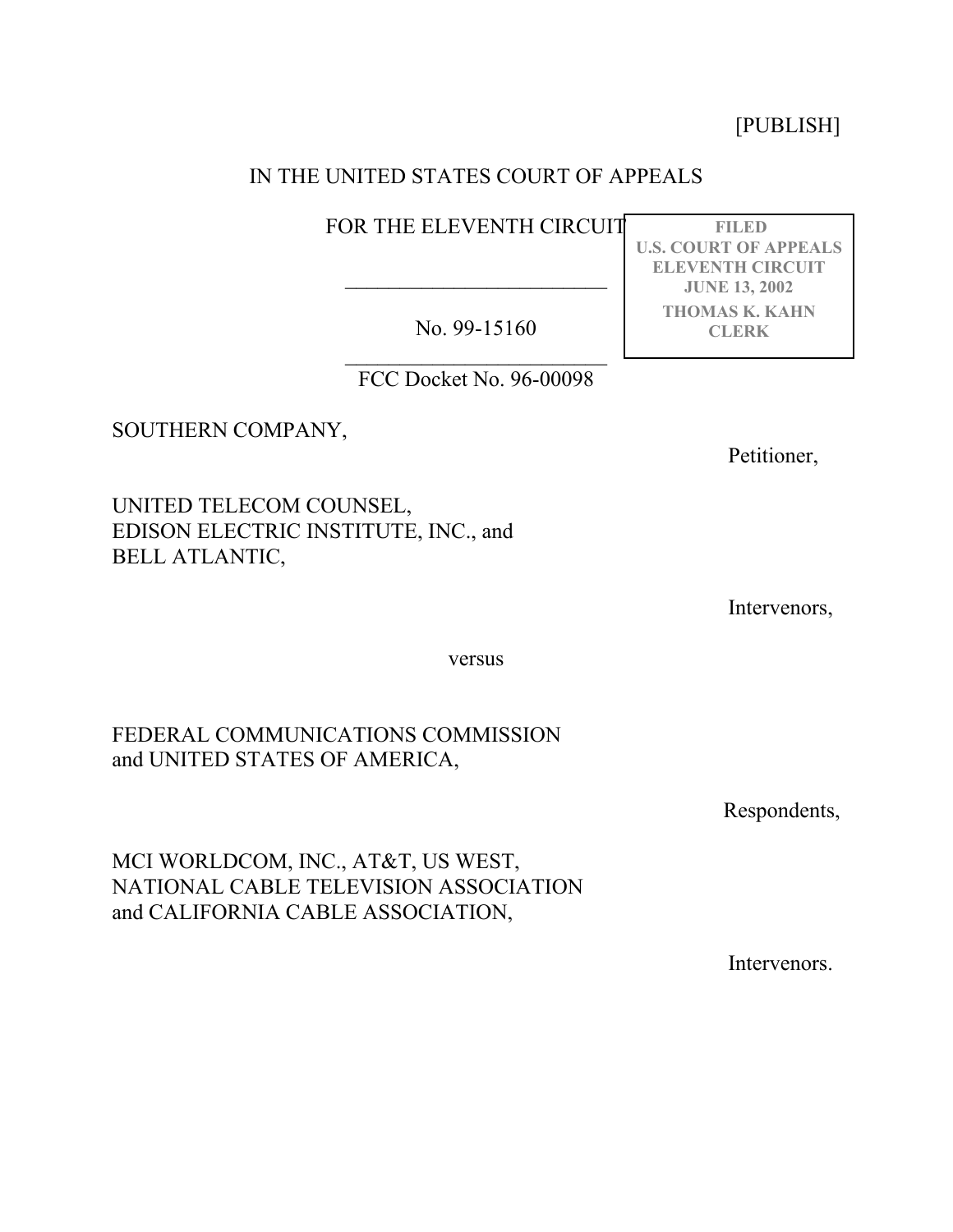No. 00-10257

FCC Docket No. 99-00266

# FLORIDA POWER & LIGHT COMPANY,

versus

# FEDERAL COMMUNICATIONS COMMISSION, UNITED STATES OF AMERICA,

Respondents,

MCI WORLDCOM, INC.,

Intervenor.

No. 00-11027

 $\mathcal{L}_\text{max}$  , where  $\mathcal{L}_\text{max}$  , we have the set of  $\mathcal{L}_\text{max}$ FCC Docket No. 96-00098

BALTIMORE GAS AND ELECTRIC COMPANY,

versus

FEDERAL COMMUNICATIONS COMMISSION, UNITED STATES OF AMERICA,

MCI WORLDCOM, INC.,

Intervenor.

Respondents,

Petitioner,

Petitioners,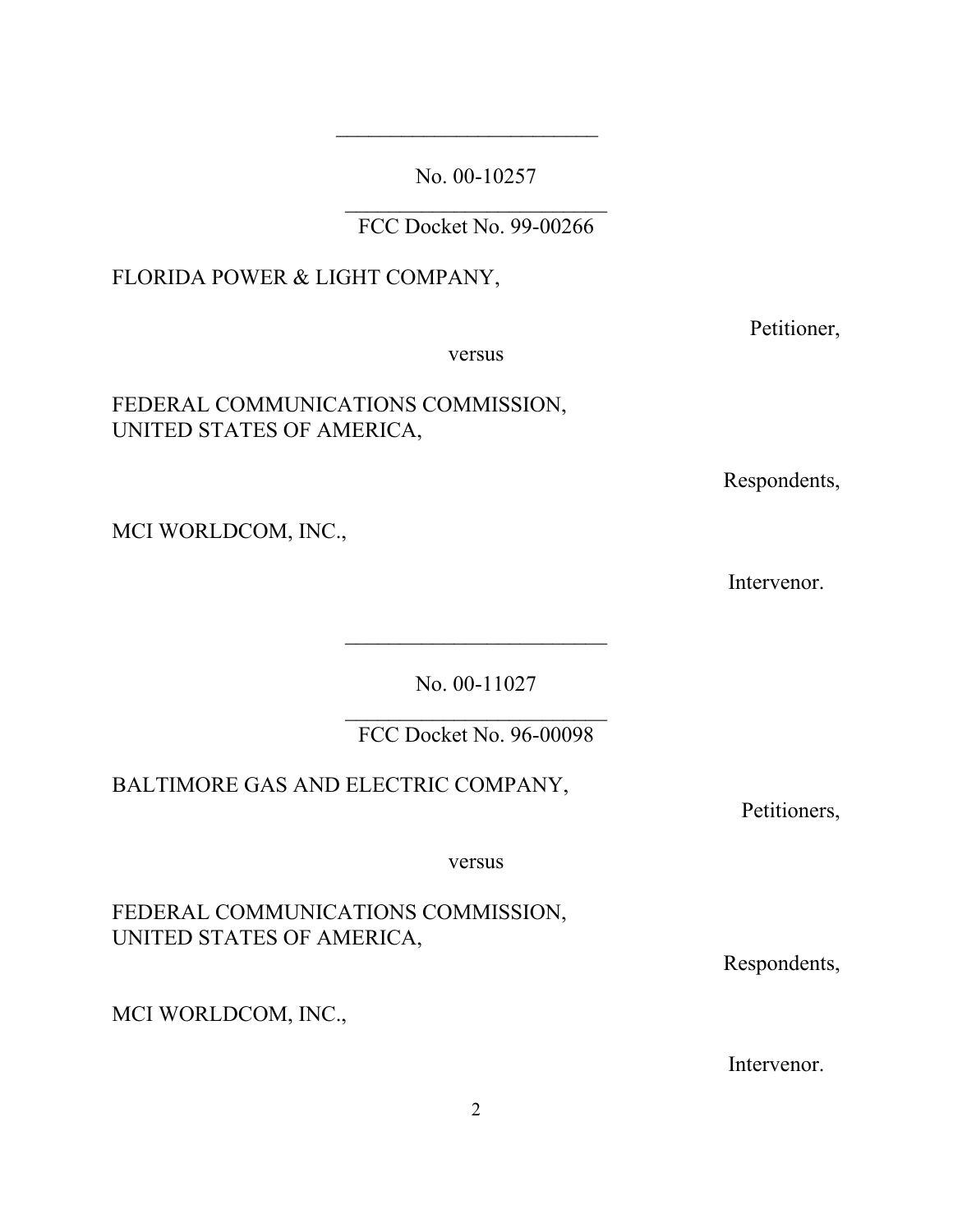No. 00-11071

FCC Docket No. 96-00098

## COMMONWEALTH EDISON COMPANY,

Petitioner,

versus

# FEDERAL COMMUNICATIONS COMMISSION, UNITED STATES OF AMERICA,

MCI WORLDCOM, INC.,

Respondents,

Intervenor.

No. 00-11193

 $\overline{\phantom{a}}$  , where  $\overline{\phantom{a}}$ 

FCC Docket No. 96-00098

ATLANTIC CITY ELECTRIC COMPANY, DELMARVA POWER AND LIGHT COMPANY, DUQUENSE LIGHT COMPANY, POTOMAC ELECTRIC POWER COMPANY, PUBLIC SERVICE ELECTRIC AND GAS COMPANY, RELIANT ENERGY HL&P, TAMPA ELECTRIC COMPANY, VIRGINIA ELECTRIC AND POWER COMPANY,

Petitioners,

versus

FEDERAL COMMUNICATIONS COMMISSION and UNITED STATES OF AMERICA,

Respondents,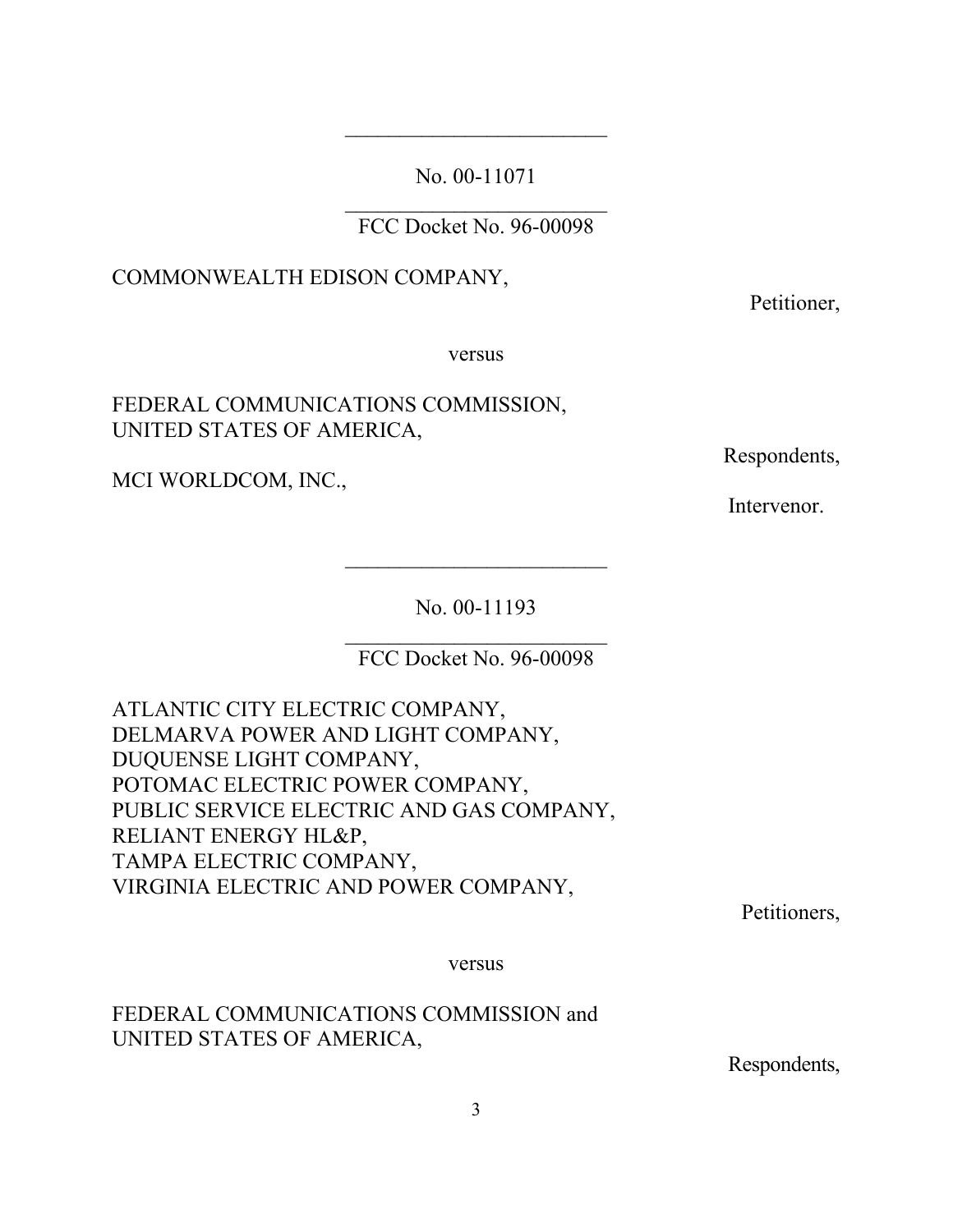MCI WORLDCOM, INC.,

Intervenors.

No. 00-11300

## $\mathcal{L}_\text{max}$  , where  $\mathcal{L}_\text{max}$  , we have the set of  $\mathcal{L}_\text{max}$ FCC Docket No. 96-00098

# AMERICAN ELECTRIC POWER SERVICE CORPORATION,

BELL ATLANTIC,

Petitioner,

Intervenor,

versus

FEDERAL COMMUNICATIONS COMMISSION, UNITED STATES OF AMERICA,

MCI WORLDCOM, INC,

Intervenor.

Respondents,

No. 00-11452

 $\mathcal{L}_\text{max}$  , where  $\mathcal{L}_\text{max}$  , we have the set of  $\mathcal{L}_\text{max}$ FCC Docket No. 96-00098

DUKE ENERGY CORPORATION,

BELL ATLANTIC,

Petitioner,

Intervenor,

versus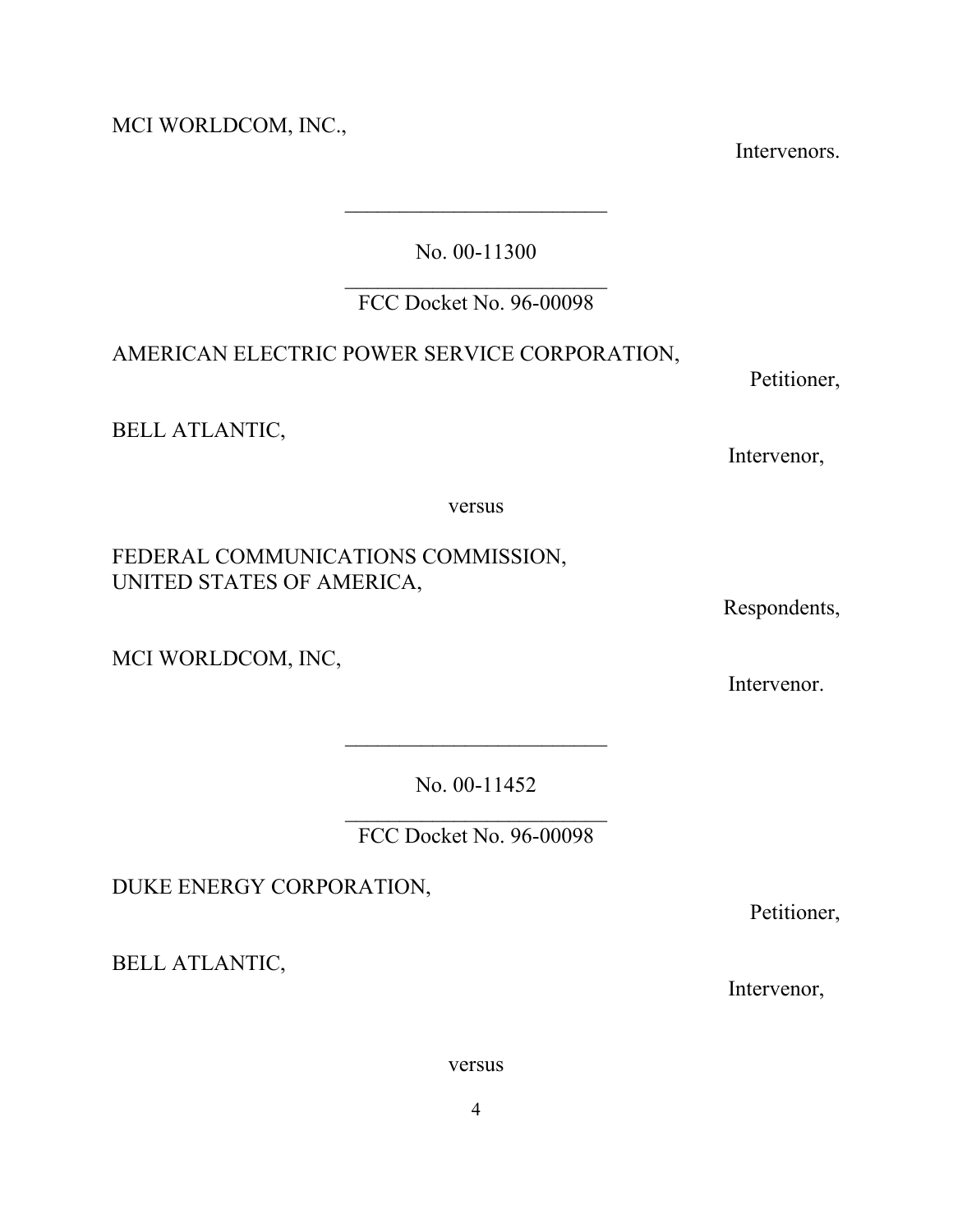### FEDERAL COMMUNICATIONS COMMISSION and UNITED STATES OF AMERICA,

Respondents,

MCI WORLDCOM, INC.,

Intervenor.

Petitions for Review of Orders of the Federal Communications Commission

 $\overline{\phantom{a}}$  , where  $\overline{\phantom{a}}$ 

 $\mathcal{L}_\text{max}$  , where  $\mathcal{L}_\text{max}$  , we have the set of  $\mathcal{L}_\text{max}$ **(June 13, 2002)**

Before EDMONDSON, Chief Judge, BIRCH and WILSON, Circuit Judges. WILSON, Circuit Judge:

Petitioners, a geographically diverse group of electric utility companies, raise a series of challenges to several Federal Communications Commission (FCC) guidelines implementing the 1996 Amendments to the Pole Attachments Act, 47 U.S.C. § 224. After carefully reviewing petitioners' claims, and after the benefit of oral argument, we hold that the FCC erred when it issued guidelines stating (1) that the Pole Attachments Act's coverage extends to electric transmission facilities; and (2) that utilities must expand the capacity of their facilities to ensure that attaching entities have access to those facilities. On each of petitioners' remaining challenges to the FCC guidelines, we decline to disturb the FCC's determinations.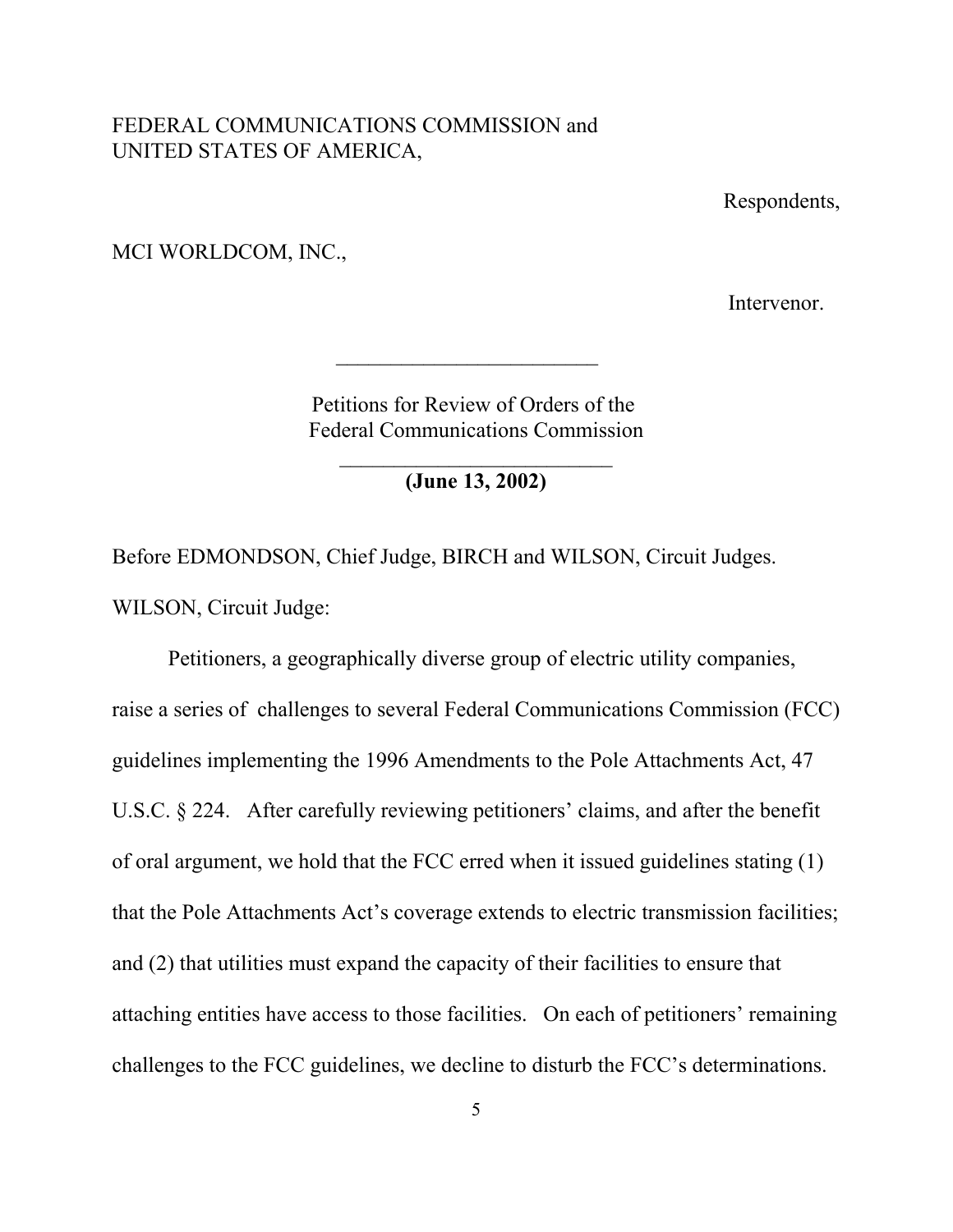#### BACKGROUND

From the inception of the cable television industry, cable television companies have attached their distribution cables to utility poles owned and maintained by power and telephone companies. As a practical matter, cable companies have had little choice but to do so. The start up costs of constructing an entirely new set of poles and other distribution facilities for cable television cables are prohibitive, and when coupled with the difficulties of obtaining regulatory approval for a distinct set of utility poles, the barriers to such construction are insurmountable. Therefore, cable companies have long rented space from utilities on their extant poles and conduits. Ownership of the only facilities available gave the utilities a superior bargaining position when renting space to cable providers, and the Pole Attachments Act (passed in 1978) reflects Congress's decision to regulate this relationship.

The Pole Attachments Act gave the FCC the authority to "regulate the rates, terms, and conditions for pole attachments to provide that such rates, terms, and conditions are just and reasonable" in any state that does not already have such regulations in place. *Id.* § 224(b)(1). This Act established a set of guidelines for the FCC to use in determining whether the rates and terms of pole attachments

6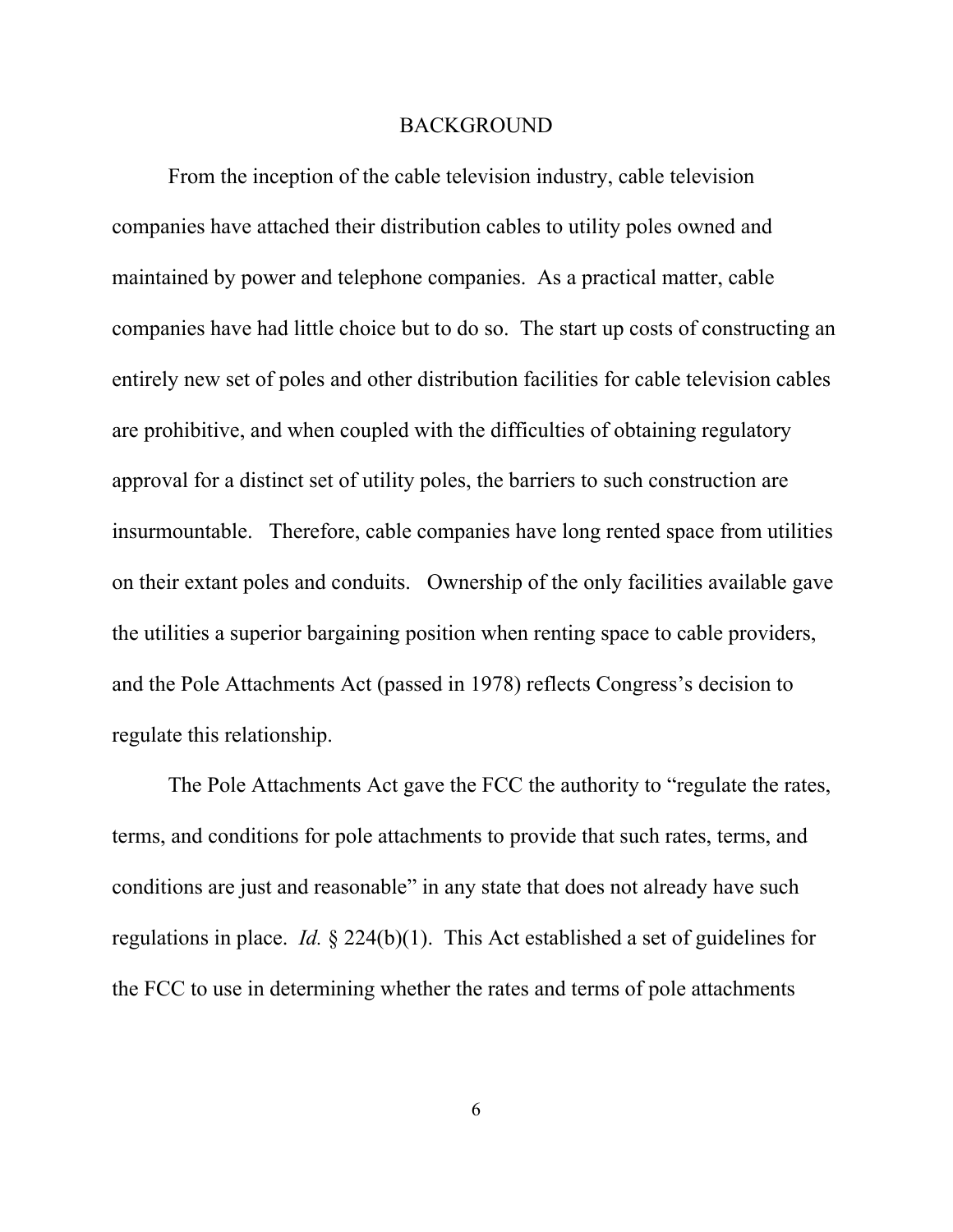were "just and reasonable," and based upon these guidelines, the FCC promulgated a series of rules regulating the practice.

Importantly, the FCC's regulatory authority pursuant to the Pole Attachments Act was limited; it could not mandate that utilities make their poles available to cable providers, but rather could merely regulate the rates charged those cable providers that were voluntarily given access to poles. Voluntary access was hardly an issue at the time. Indeed, utilities were anxious to lease surplus portions of their poles to cable providers, and thus get some return on what would otherwise be surplus plant. The problem that the Pole Attachments Act sought to address was the potentially unfair prices utilities could extract from cable companies for leasing space, not any problems associated with the denial of access to the cable companies.

By 1996, the economic landscape surrounding pole attachments had undergone a fundamental change. Electric utilities saw the telecommunications arena as a logical and potentially lucrative choice for the diversification of their businesses. Cable companies were fearful that the utilities' prospective entry into the telecommunications market would endanger their pole attachments, as utilities would be unwilling to rent space on their poles to competing entities. Congress elected to address both of these matters in the 1996 Telecommunications Act.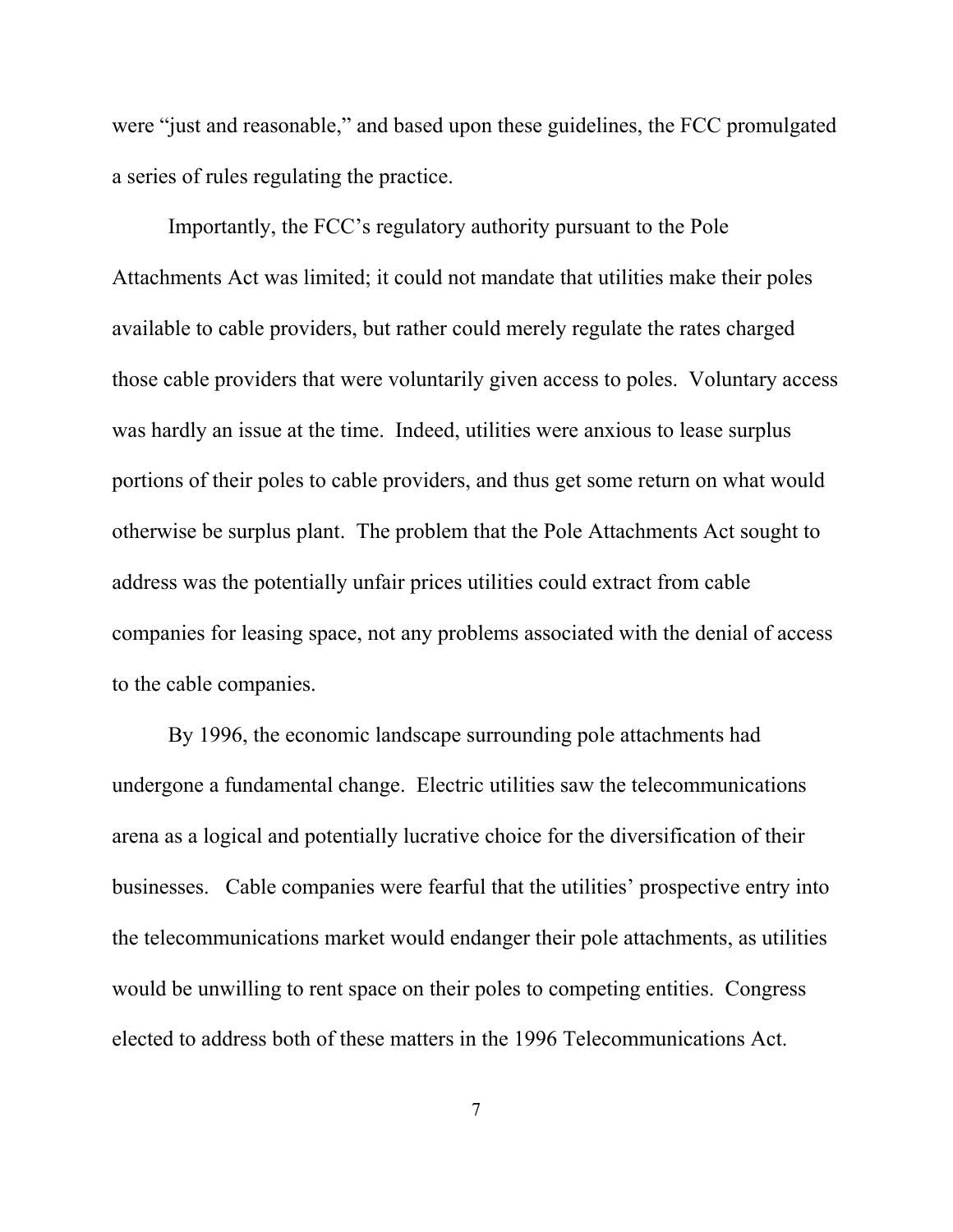The 1996 Telecommunications Act authorized expanded competition in telecommunications markets, permitting utilities to enter that rapidly expanding field. Congress recognized, however, that utilities would lose the incentive to voluntarily enter into pole attachment agreements with telecommunications and cable television companies that were now their competitors.<sup>1</sup> Congress thus added a "nondiscriminatory access" provision to the Pole Attachments Act, requiring any utility that uses its poles, ducts, conduits, or rights-of-way for wire communications to provide cable television or telecommunications companies with access to that space on a nondiscriminatory basis. *Id*. § 224(f)(1). A utility may only deny such entities access "on a non-discriminatory basis where there is insufficient capacity and for reasons of safety, reliability and generally applicable engineering purposes." *Id.* § 224(f)(2).

Shortly after the passage of the 1996 Telecommunications Act, the FCC issued a series of regulations designed to implement the legislation. The bulk of the regulations, contained in the FCC's *First Report and Order*, addressed issues relating to the deregulation of local telephone exchanges. However, the *First*

<sup>&</sup>lt;sup>1</sup>A number of new telecommunications entities had been seeking to attach their wires to utility poles for some time, but were not covered by the Pole Attachments Act. The 1996 Telecommunications Act added telecommunications carriers to the class of entities entitled to regulated rates for pole attachments, and granted them the same access rights given cable companies.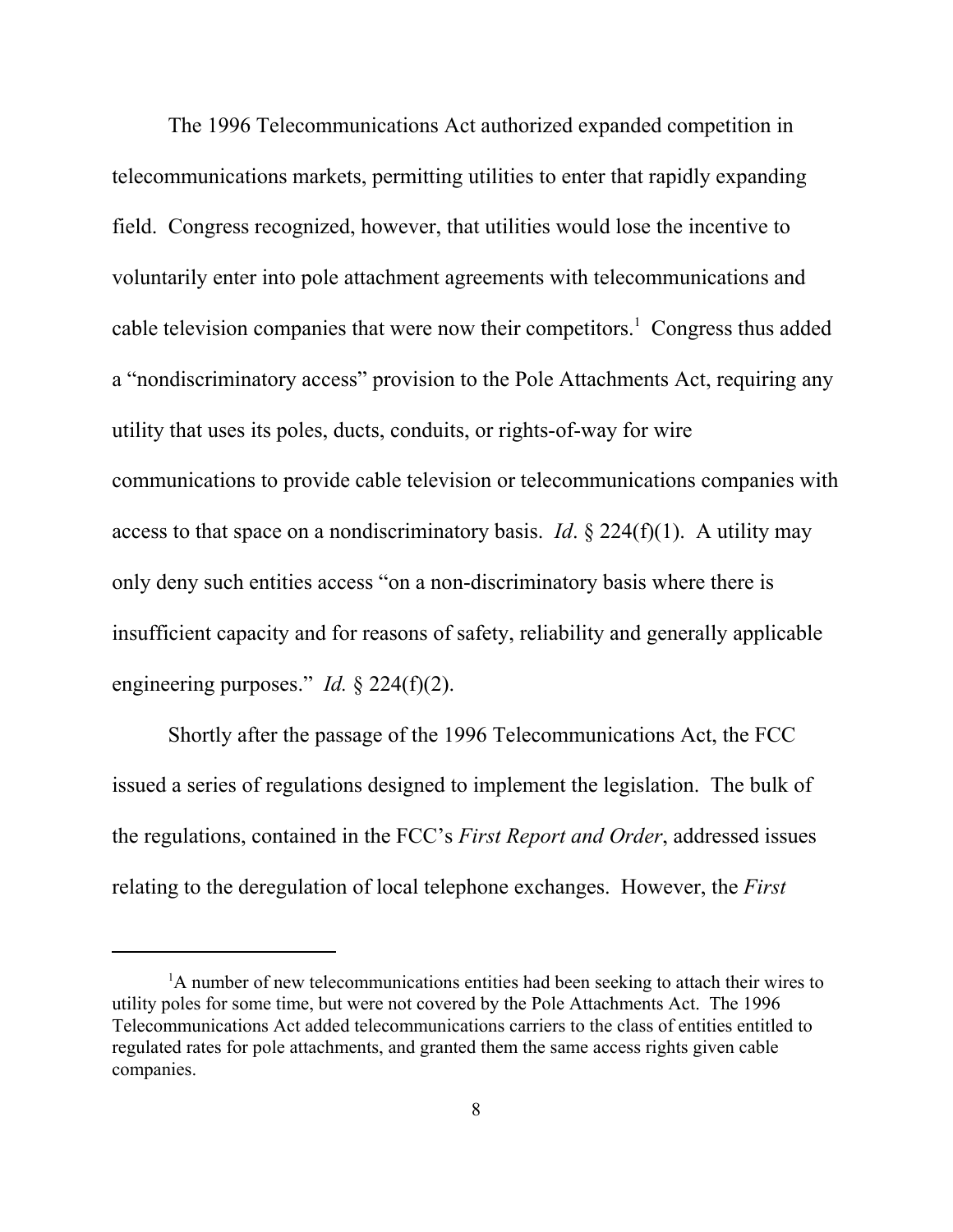*Report and Order* also promulgated guidelines seeking to implement the 1996 Telecommunications Act's provisions modifying the Pole Attachments Act.<sup>2</sup> Petitioners filed petitions seeking reconsideration of some of the FCC's findings in the *Order*. After considering these requests for changes in the *First Report and Order*, the FCC issued its *Order on Reconsideration* in 1999. Petitioners brought the instant action objecting to the following determinations initially made in the *First Report and Order* and affirmed upon reconsideration:

(1) that the Act covers electric transmission facilities, as opposed to merely "any pole, duct, conduit, or right-of-way owned or controlled by [utilities]";

(2) that utilities must expand pole capacity to accommodate requests for attachment in situations where it is agreed that there is insufficient capacity on a given pole to permit third-party pole attachments;

(3) that utilities may not reserve available capacity on their facilities for future utility-related use unless the reservation is made pursuant to a bona fide development plan, and that utilities must permit use of such reserved space by third-party attachers until the utility has an "actual need" for the space;

 $2$ The Pole Attachments Act, as modified by the 1996 Telecommunications Act, will hereinafter be referred to as the "Act."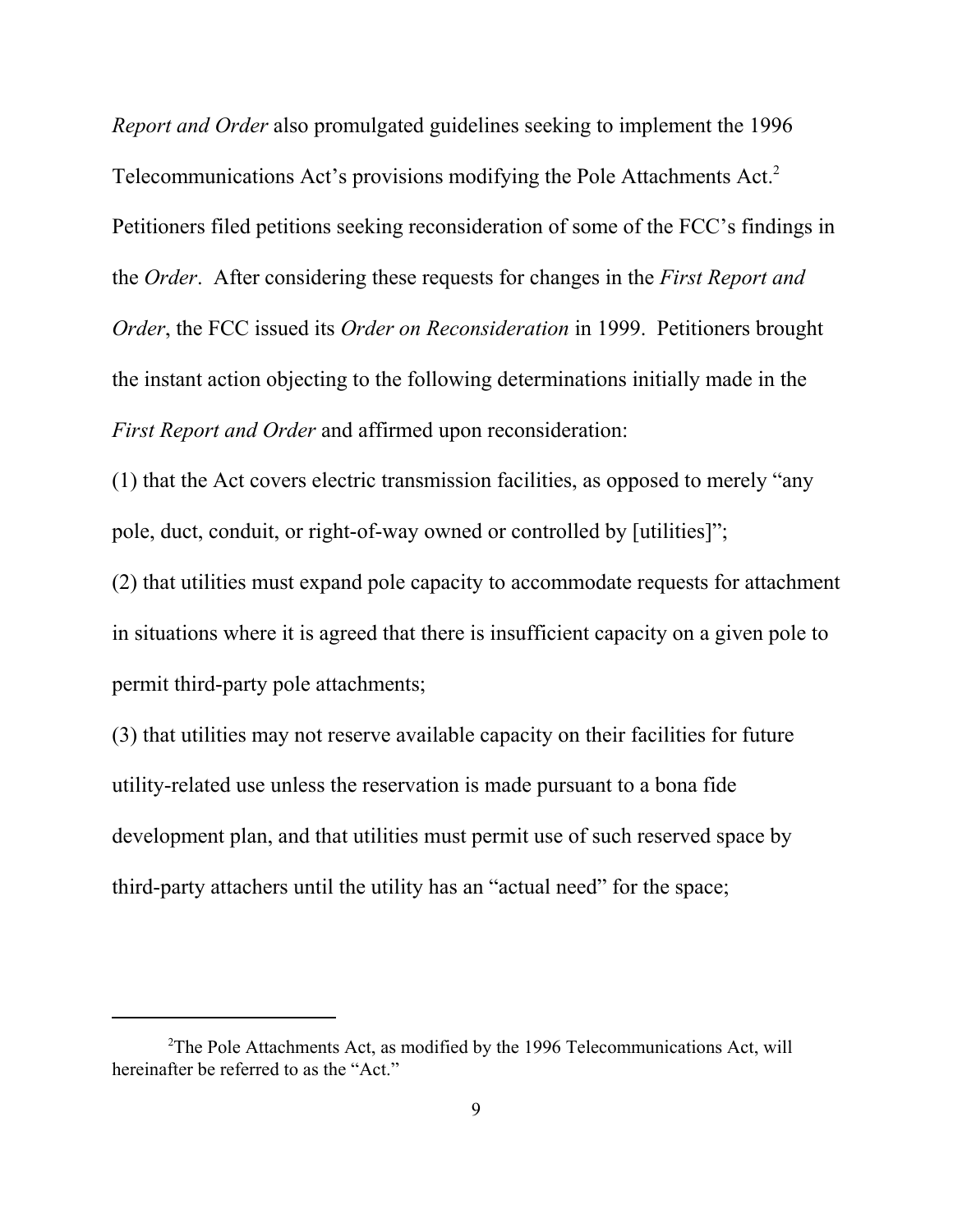(4) that if the utilities use some of their poles, ducts conduits, and rights-of-way for wire communications services, the Act grants third-party attachers access to all of the utilities' poles, ducts, conduits, or rights-of-way;

(5) that the utilities may not limit those who place and maintain attachments on their poles to their own specially trained employees or contractors; and (6) that the utilities must comply with a series of guidelines regarding notification to third-party attachers in the event a pole needs to be modified, and must bear certain costs associated with pole modifications.

We will discuss each of these objections in turn.

### **DISCUSSION**

The FCC is charged with administering the Act, and the guidelines under review were promulgated pursuant to its interpretation of the Act. We therefore will review the FCC's interpretation of the statute using the two-step process first articulated in *Chevron U.S.A., Inc. v. NRDC, Inc.*, 467 U.S. 837, 842–45 (1984). *Chevron's* first step requires us to ascertain whether Congress has spoken unambiguously "to the precise question at issue." *Id.* at 842. If the language of the statute is unambiguous, we go no further, for we must give effect to clear congressional intent. *Id.* at 842–43. If, however, we determine that Congress's intent is ambiguous as to the question at issue, we must move on to the second step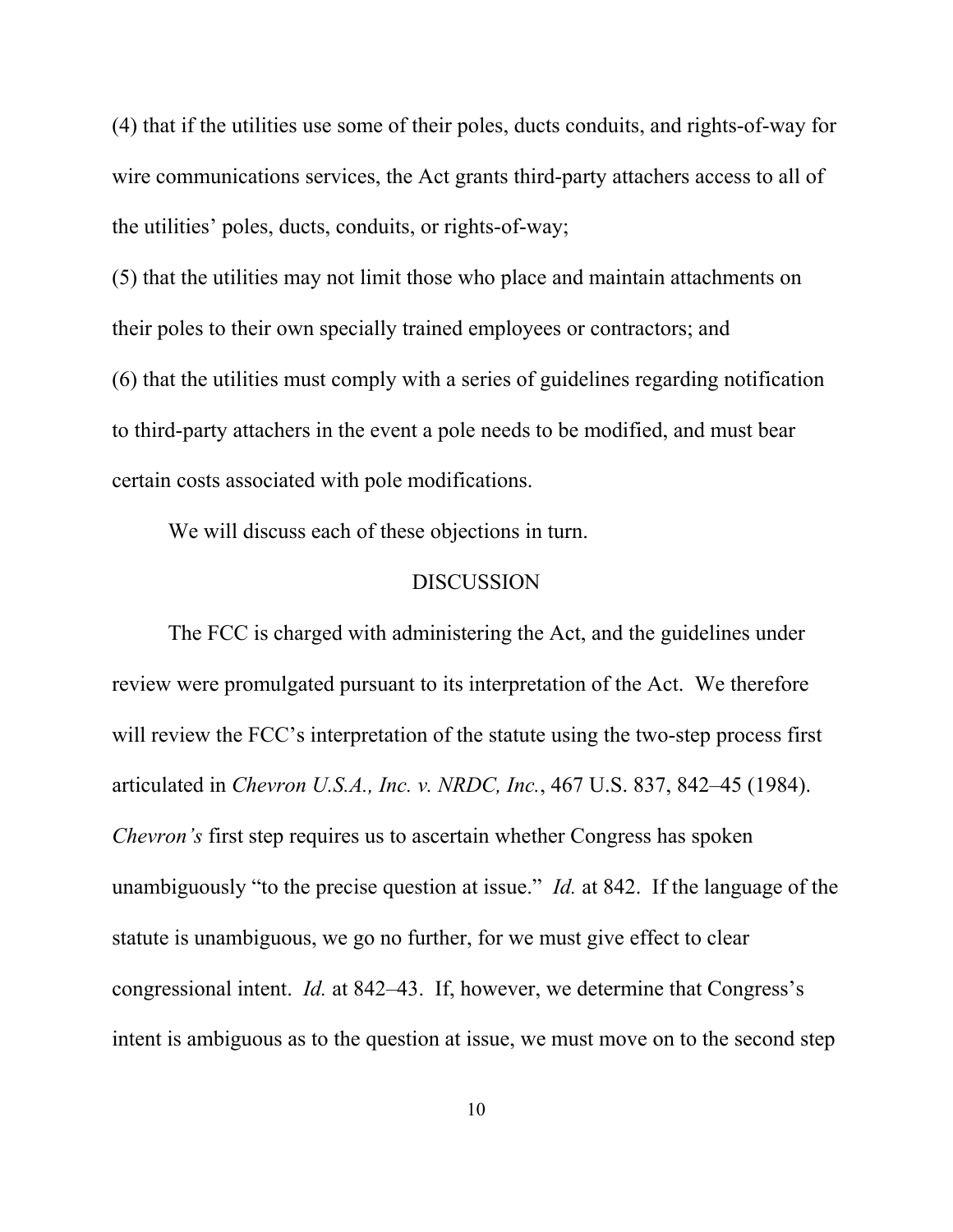of the *Chevron* test and ask whether the agency's interpretation of congressional intent is reasonable. *Id*. at 844. We must defer to an agency's reasonable interpretation of congressional intent. *Id*. at 844–45.

I.

## Electric Transmission Facilities

We first consider whether the FCC exceeded its authority by asserting that the Act applies not just to the "poles, ducts, conduits, and rights-of-way owned or controlled by [utilities]," 47 U.S.C.  $\S$  224(f)(1), but to electric transmission facilities as well. Petitioners contend that the plain language of the Act limits its coverage to electric distribution facilities, and that the FCC acted ultra vires when it construed the Act as applying to electric transmission plant as well.<sup>3</sup> The FCC claims that the distinction between electric transmission facilities and electric distribution facilities is not as clear as petitioners suggest, and that petitioners' construction of the Act would thwart congressional intent by carving out an artificial exemption from the Act's coverage for any facility designated as containing "transmission" plant.

<sup>&</sup>lt;sup>3</sup>The specific language of the FCC guideline to which petitioners object is the following: "electric transmission facilities are not exempted from the pole attachment provisions of section 224." *Order on Reconsideration*, 14 FCC Rcd. 18049, para. 27 (Oct. 20, 1999).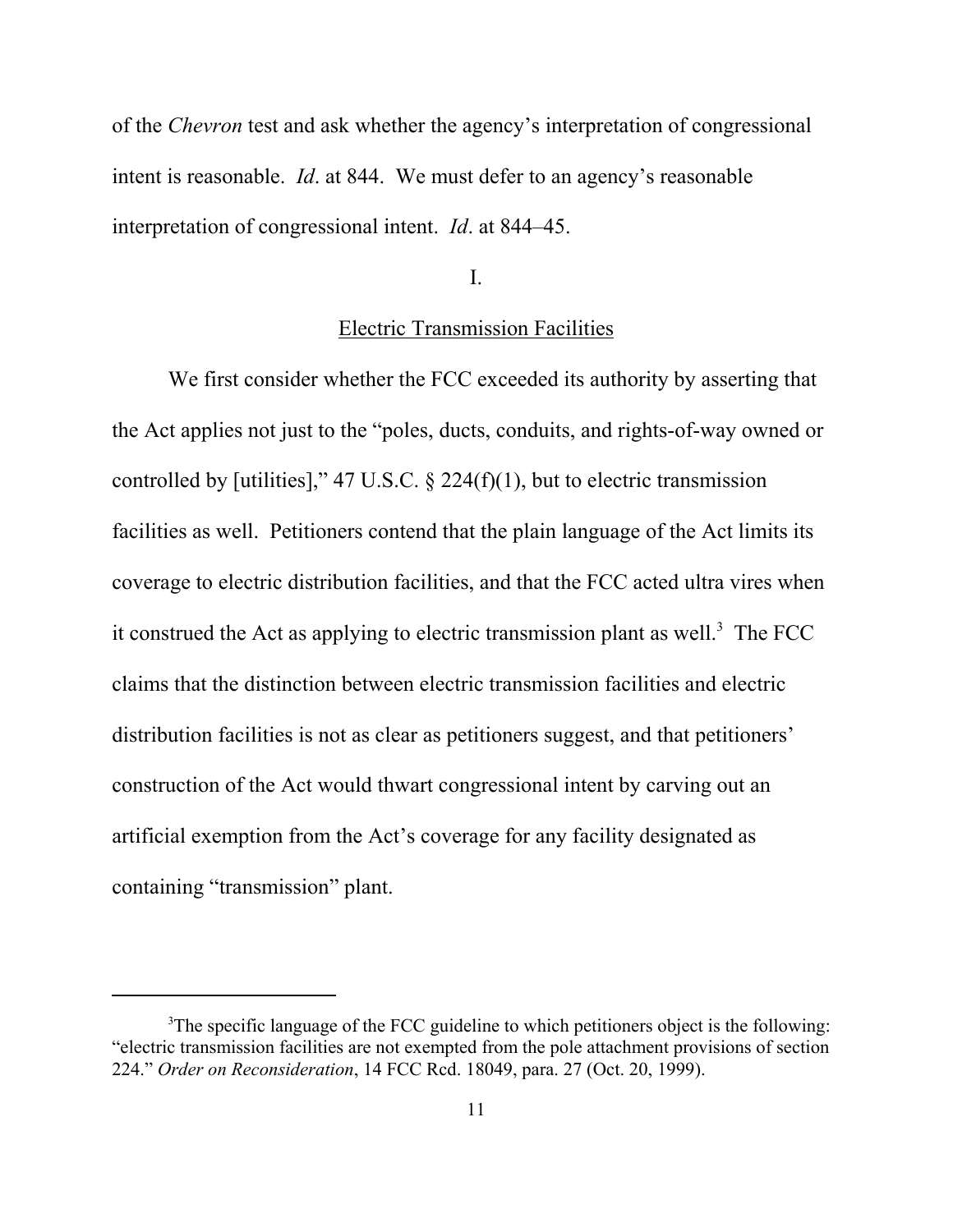To ascertain whether the FCC's guideline is an acceptable construction of congressional intent, we will first need to assess the differences between a utility's transmission facilities and its distribution facilities. We then must consider the statutory language, and see whether the statute's text limits the application of the Act to a utility's distribution plant. We can then apply the *Chevron* test to the FCC guideline.

Petitioners argue that electric transmission facilities are entirely distinct from local distribution facilities and are outside of the purview of the FCC's regulatory authority. The distinction between the two types of facilities has been described by one state public service commission as follows:

The operations of an electric utility can be separated into three major systems: production, transmission, and distribution. Transmission systems, which comprise the second major component of an electric utility, transmit large quantities of electrical energy over relatively long distances from generating stations to major load centers. Transmission systems consist of switching stations, substations, towers, conductors (wires), and rights-ofway.

The third major component of an electric utility is the distribution system and is comprised of substations, underground cables, poles, overhead conductors, transformers, service drops, and meters that supply power to the customers.

*Re Conn. Light & Power Co.*, 92 P.U.R.4th 50, 58–61 (Conn. Dep't of Pub. Util.

Control Mar. 23, 1988).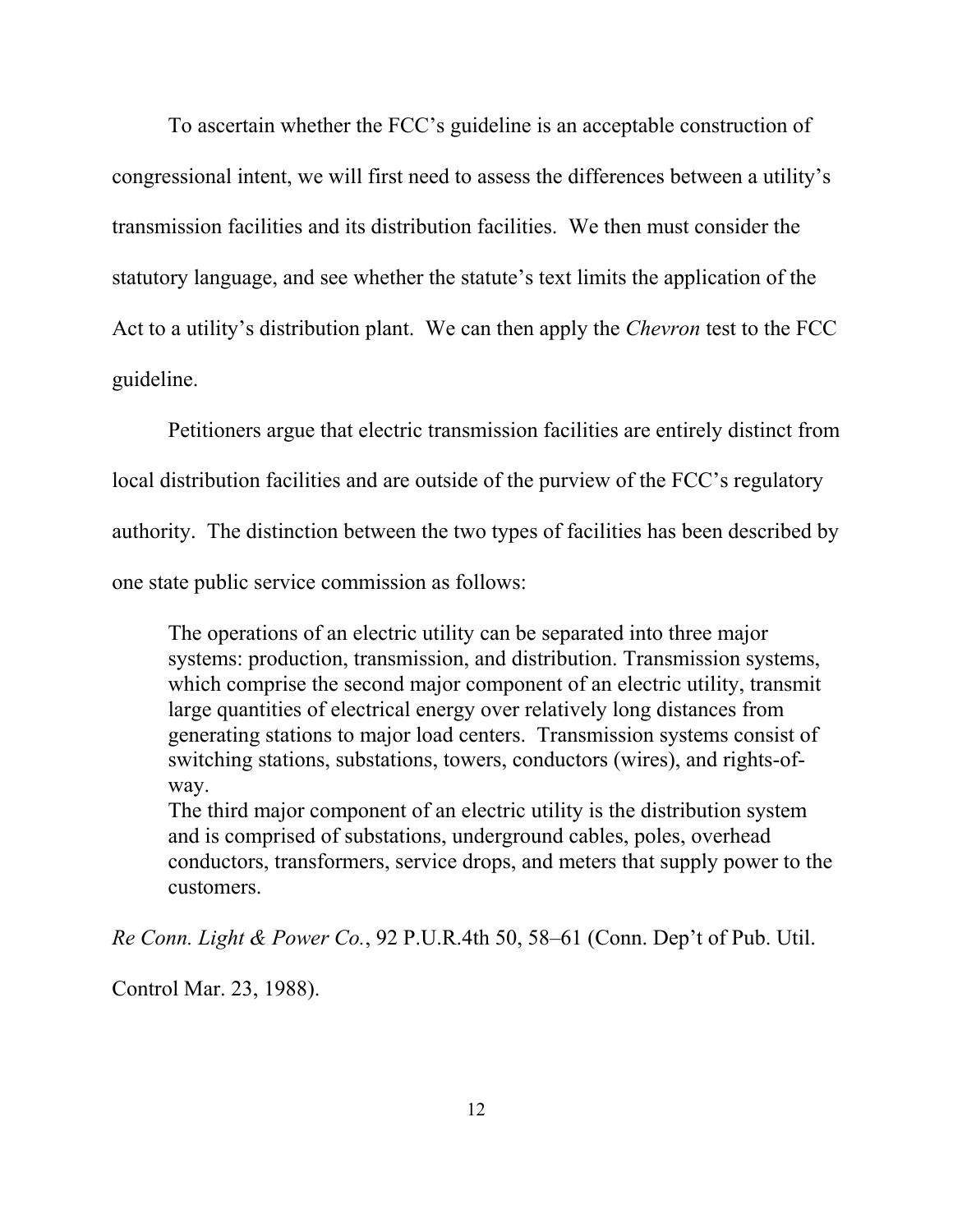The important differences between electric transmission facilities and electric distribution facilities are reflected in the present regulatory scheme for electric utilities. Transmission systems generally transport energy in bulk across state lines, and the operation of these systems is subject to regulation by the Federal Energy Regulatory Commission (FERC) pursuant to the Federal Power Act. 16 U.S.C. § 824(b)(1). However, the Federal Power Act explicitly divests the FERC of regulatory jurisdiction "over facilities used for the generation of electric energy or over facilities used in local distribution." *Id*. This provision recognizes the essentially local character of distribution facilities and systems, as opposed to the primarily interstate character of electric transmission facilities. Regulation of the latter was to be implemented by the FERC, while regulation of the former was to be left primarily in the hands of state and local authorities. This bifurcated regulatory structure is indicative of the accepted and fundamental distinction between a utility's transmission plant and its distribution plant.

The FCC argues, however, that this distinction is not as clear as petitioners claim. Not all transmission facilities necessarily entail interstate transmission of energy. Section 824(b)(1) recognizes this fact, and divests the FERC of regulatory authority over facilities used "only for the transmission of electric energy in intrastate commerce, or over facilities for the transmission of electric energy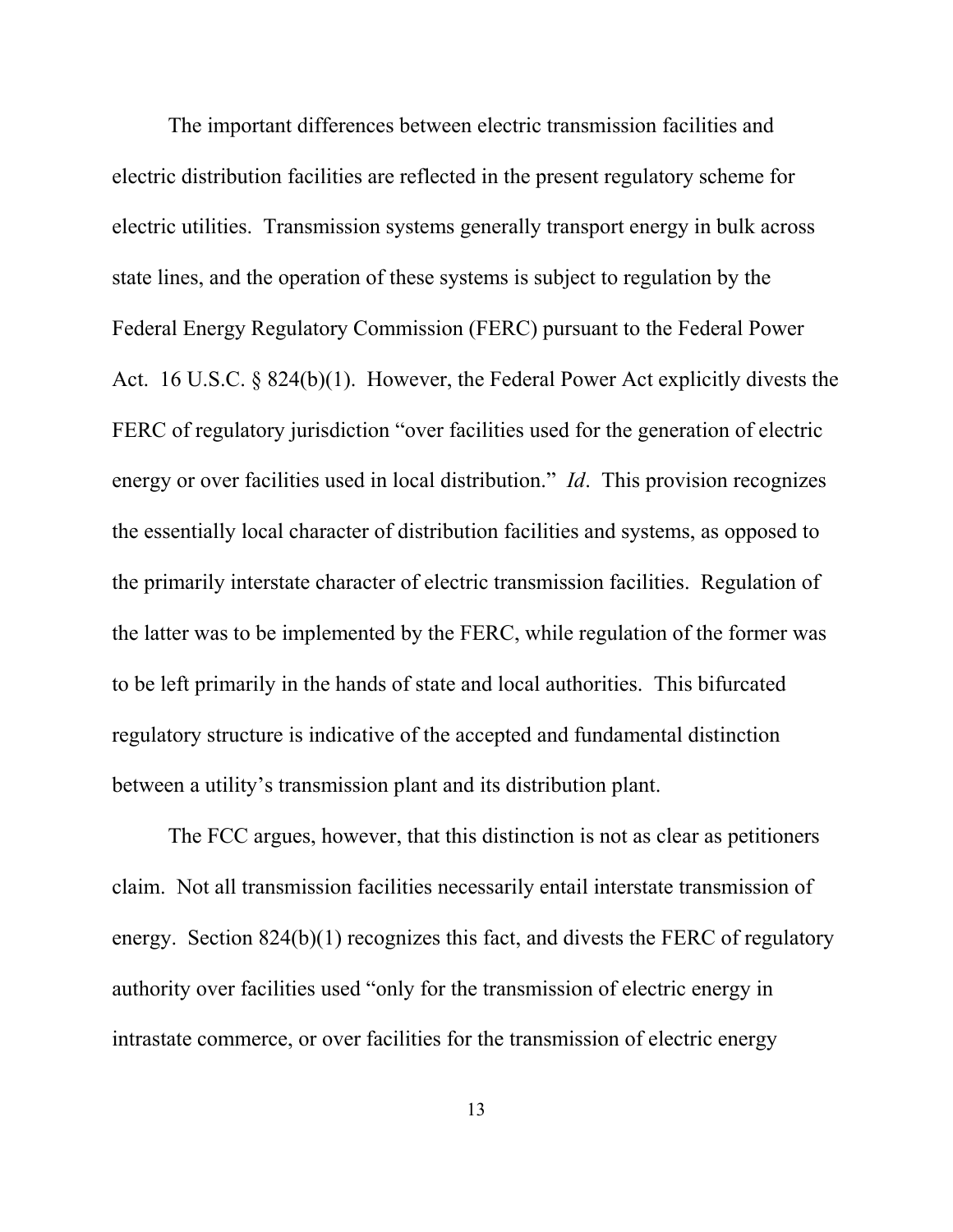consumed wholly by the transmitter." *Id.* While "transmission" of electricity may generally be an interstate matter, there are clearly situations in which transmission takes place entirely within a state, outside of the jurisdiction of federal regulatory bodies.

Another reason that the distinction between distribution and transmission facilities is difficult to draw is that many poles have a shared purpose. The FCC found, and petitioners do not dispute, that a number of distribution poles are affixed with transmission conductors and other transmission plant. *See Br. of Pet'r Fla. Power & Light Co.* at 27. There are plainly instances where elements of the two segments of the electric industry are combined on one entity, such as a distribution pole.

Thus, the FCC argues that it is arbitrary and contrary to the statute to attempt to draw a hard distinction between "distribution" and "transmission" facilities. They found that the Act applies to any facility that can be used for wire attachments. *See Br. of Resp'ts* at 31. Our task is to assess whether this finding can be reconciled with the intent of the Act.

We begin our analysis with the text of the statute. The relevant language concerning the scope of the Act's coverage provides that "[t]he term pole attachment means any attachment by a cable television system or provider of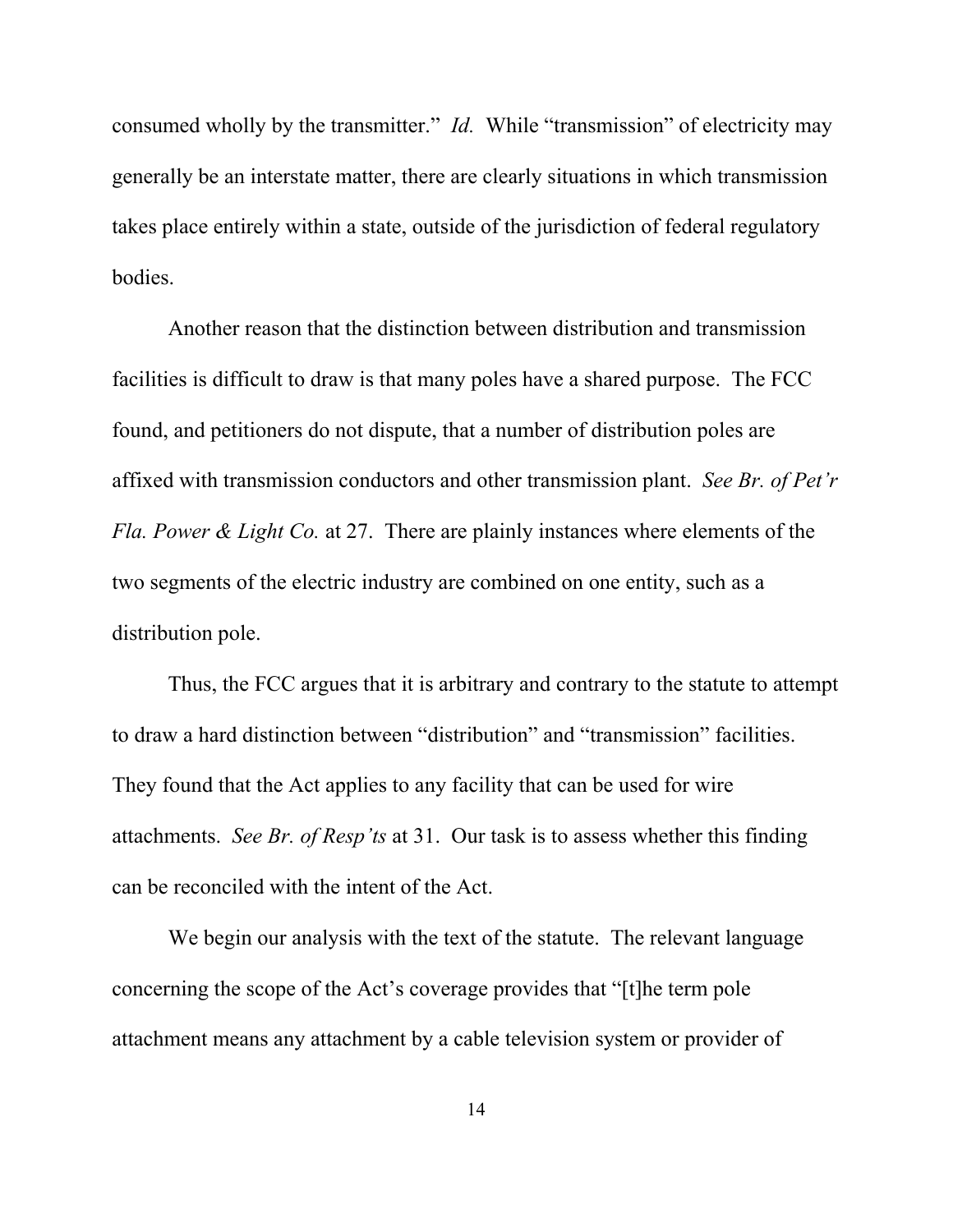telecommunications service to a pole, duct, conduit, or right-of-way owned or controlled by a utility."  $47 \text{ U.S.C.}$  §  $224(a)(4)$ . "Poles, ducts, and conduits" are regular components of local distribution systems and not interstate transmission systems. Indeed, the primary physical unit responsible for carrying transmission wire – towers – are notably absent from the definition of "pole attachment." This indicates to us that Congress intended the Act as a mechanism for regulating attachments on the utilities' distribution facilities, not their transmission facilities and systems.

This reading of the Act is strengthened by the presence of a reversepreemption provision, codified at 47 U.S.C. § 224(c)(1), which removes the FCC's authority to regulate pole attachments in any place where a state has elected to do so. As states lack general regulatory authority over interstate transmission facilities, this language strongly suggests that the Act's coverage does not extend beyond local distribution facilities. The Senate Committee notes accompanying the Act lend credence to this interpretation of the Act's coverage:

The committee considers the matter of CATV pole attachments to be essentially local in nature, and that the various state and local regulatory bodies which regulate other practices of telephone and electric utilities are better equipped to regulate CATV pole attachments. . . . It is only because such state or local regulation currently does not widely exist that federal supplemental regulation is justified.

15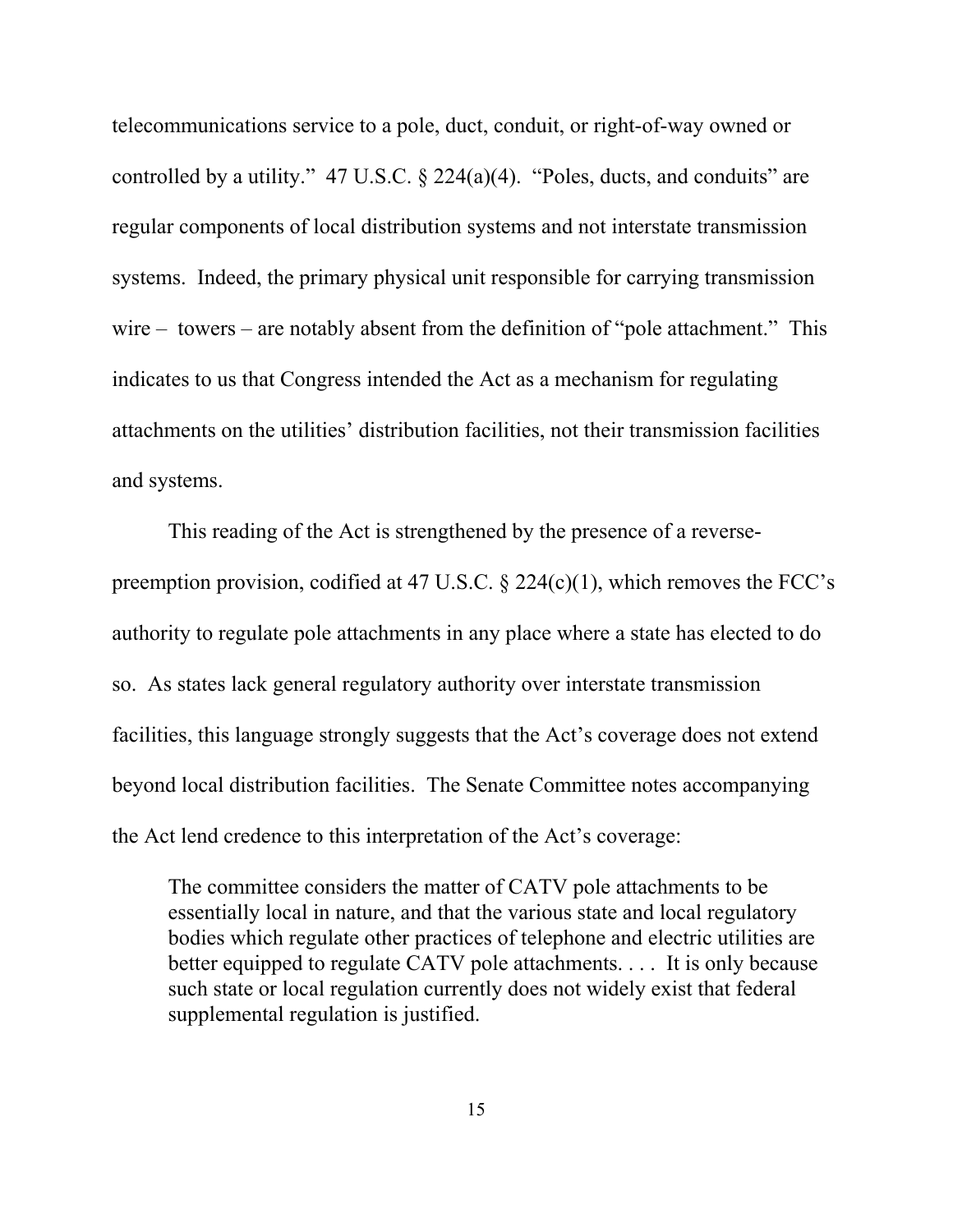S. Rep. No. 95-580, at 16-17 (1977), *reprinted in* 1978 U.S.C.C.A.N. 109, 124–25 (caps omitted).

 The text of the statute, coupled with the presence of this reverse-preemption clause, make it plain that the Act's coverage was intended to be limited to the utilities' local distribution facilities, and was not to extend to the general regulation of interstate transmission towers and plant.

However, this does not mean that the FCC lacks the authority to regulate a pole that happens to contain transmission wire. The Act grants the FCC the power to regulate "poles, ducts, conduits, or rights-of-way," and does not limit the FCC's authority to those "poles, ducts, conduits, or rights-of-way" not used for the purposes of transmission.

Applying the *Chevron* test to the relevant FCC guideline, we find that the Act, when considered as whole, speaks precisely to the question at issue. Our inquiry is therefore complete after the first step of the *Chevron* test. The reversepreemption clause, coupled with the absence of any textual reference to "towers" or other forms of transmission plant, indicates that Congress intended to limit the Act's application to local distribution facilities. Therefore, petitioners are correct that the scope of the Act, and of the FCC's regulatory power, does not extend to a utility's interstate electric transmission towers and facilities, which are regulated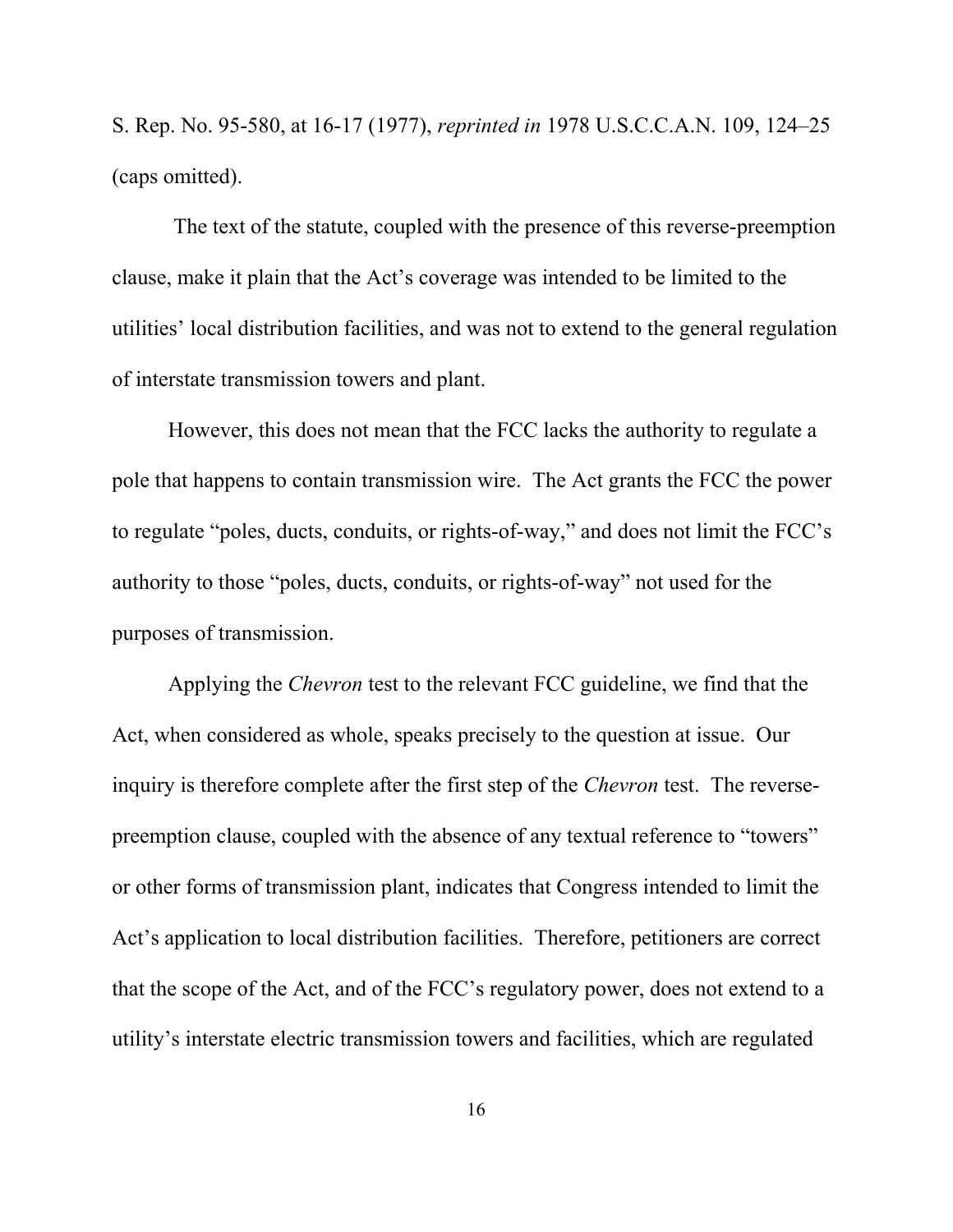by the FERC and are outside of the purview of the FCC's authority. To the extent that the FCC guideline suggests that the Act covers interstate transmission towers and facilities, it must be struck down, as it fails to effect the unambiguous intent of Congress.

However, the FCC is correct that the text of the Act clearly indicates that its coverage extends to any of a utility's "poles, ducts, conduits, or rights-of-way," so long as the utility (1) uses any of its "poles, ducts, conduits, or rights-of-way" for wire communications; and (2) the facility does not fall within one of the exceptions indicated in  $\S 224(f)(2)$ . The fact that a given "pole, duct, conduit, or right  $[]-$ ofway" may have some transmission plant attached to it does not exclude it from the coverage of the Act. These local distribution facilities, festooned as they may be with transmission wires, are plainly within the FCC's jurisdiction under the terms of the Act.

In sum, the plain language of the Act mandates the following: transmission towers and other interstate transmission facilities are not subject to the Act's provisions, and the FCC lacks the authority to regulate these facilities. However, the Act generally covers all "poles, ducts, conduits and rights-of-way," and these local distribution facilities are covered by the Act, regardless of whether they are used in part for transmission wires or other transmission facilities.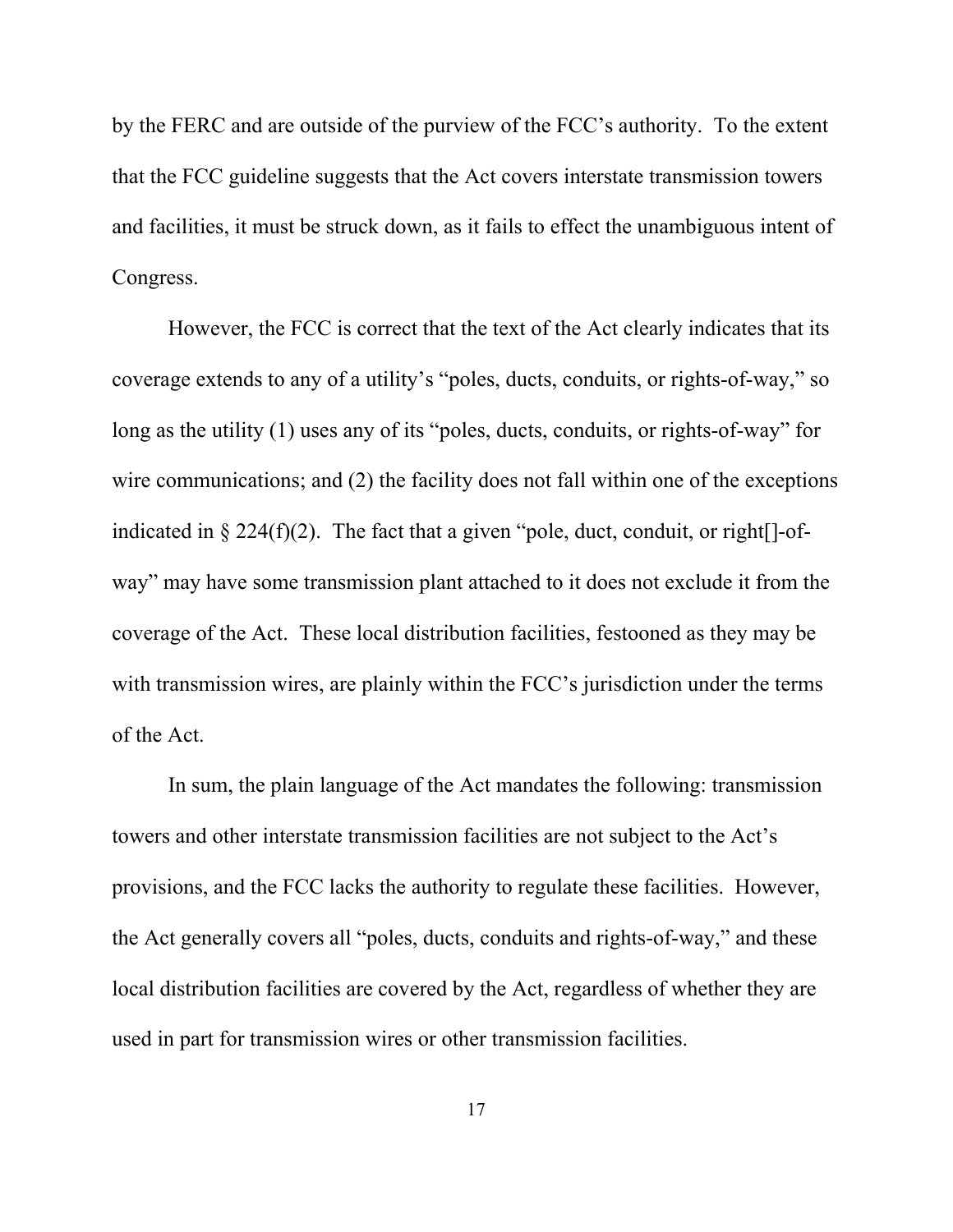II.

## Expansion of Capacity

 In situations where it is agreed that capacity on a given pole or other facility is insufficient to accommodate a proposed attachment, the FCC orders require utilities to expand the capacity of their existing infrastructure at the request of attaching entities. Petitioners challenge this requirement as contrary to the express language of the Act. The challenged portion of the *Order on Reconsideration* reads as follows: "[T]he principle of nondiscrimination established by section 224 (f) (1) requires a utility to take all reasonable steps to expand capacity to accommodate requests for attachment just as it would expand capacity to meet its own needs." *Order on Reconsideration*, 14 FCC Rcd. 18049, para. 51 (Oct. 20, 1999).

Petitioners' challenge to this guideline is rooted in the text of  $\S 224(f)(2)$ . This clause provides that "a utility providing electric service may deny a cable television system or any telecommunications carrier access to its poles, ducts, conduits, or rights-of-way on a non-discriminatory basis where there is insufficient capacity and for reasons of safety, reliability and generally applicable engineering purposes." 47 U.S.C.  $\S$  224(f)(2). Petitioners argue that this language speaks precisely to the question of whether utilities must expand the capacity of their plant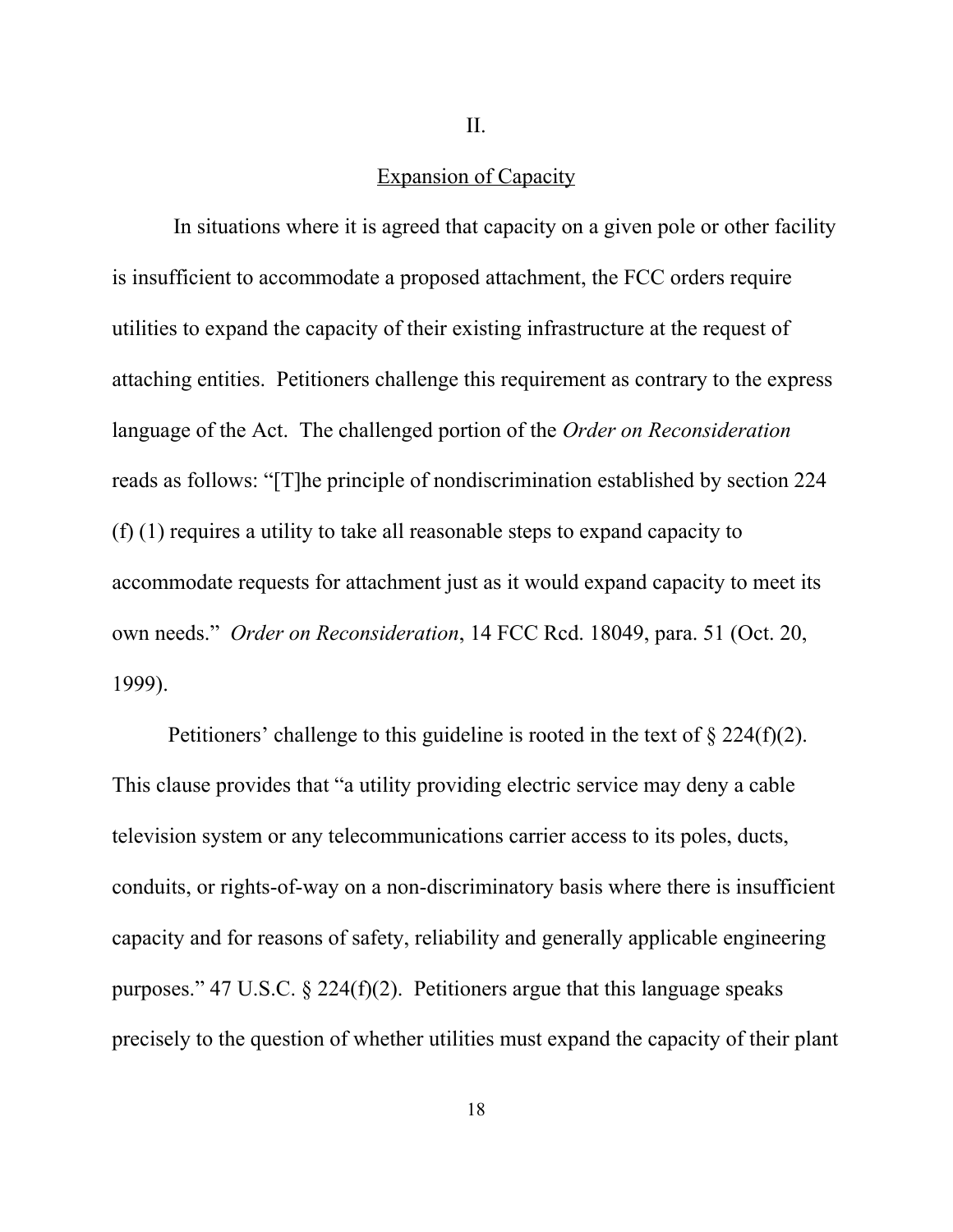to provide access for potential attachers, and answers that question in the negative. The entire purpose of this section is to specify the exceptions to the general rule mandating that utilities provide cable and telecommunications companies nondiscriminatory access to their facilities; one of those exceptions is implicated when the facility contains "insufficient capacity." If utilities are required to expand the capacity of their plant at the request of a third party, "it is hard to see how you can give section 224 (f) (2) any meaning at all . . . ." *Order on Reconsideration*, 14 FCC Rcd. at 18099 (Powell, Comm'r, concurring in part and dissenting in part).

The FCC counters this argument by noting that many utilities now use their poles to support thriving telecommunications businesses of their own (ten of the thirteen petitioners own or have financial involvement in telecommunications businesses), and suggests that the nondiscrimination principle that motivated the 1996 Telecommunications Act mandates that the FCC prohibit a utility from "favor[ing] itself over other parties with respect to the provision of telecommunications or video programming services." *First Report and Order*, 11 FCC Rcd. 15499, para. 1157 (Aug. 1, 1996). The rule on expansion of capacity, according to the FCC, is simply one manner in which the FCC implements Congress's intent to prevent utilities from exploiting their monopoly ownership of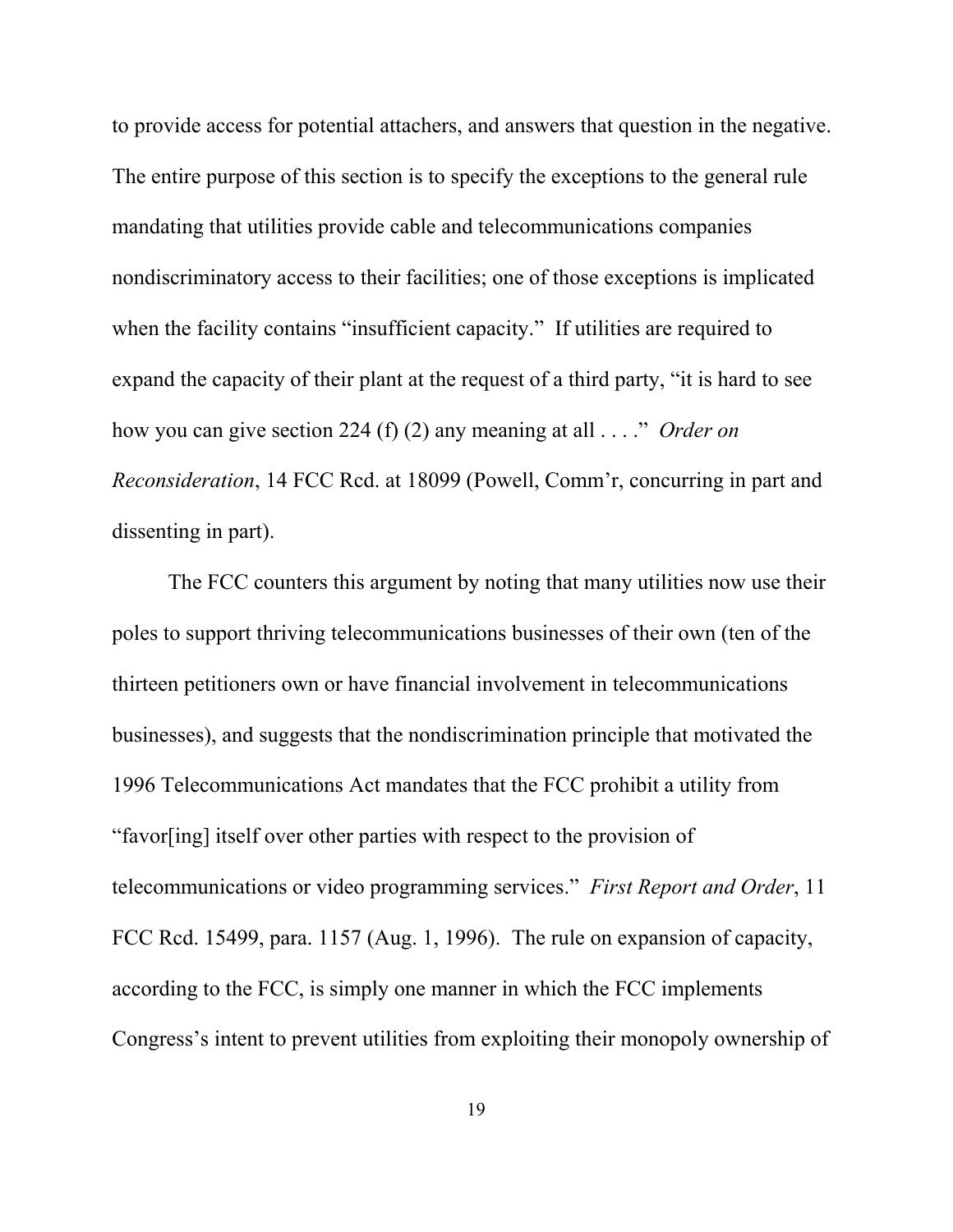the necessary infrastructure to deny competitors access to their markets. The FCC merely mandates that utilities make room for third parties in the same manner in which they would if they needed additional space for their telecommunications operations.

The FCC's position is contrary to the plain language of  $\S 224(f)(2)$ . While the FCC is correct that the principle of nondiscrimination is the primary purpose of the 1996 Telecommunications Act, we must construe statutes in such a way to "give effect, if possible, to every clause and word of a statute." *Williams v. Taylor*, 529 U.S. 362, 404 (2000) (internal quotation marks omitted). Section 224(f)(2) carves out a plain exception to the general rule that a utility must make its plant available to third-party attachers. When it is agreed that capacity is insufficient, there is no obligation to provide third parties with access to that particular "pole, duct, conduit, or right-of-way." 47 U.S.C. § 224(f)(2). As Commissioner Michael Powell noted, it is hard to see how this provision could have any independent meaning if utilities were required to expand capacity at the request of third parties. The entire purpose of the section is to specify the conditions under which the general rules mandating access for third parties do not apply. By attempting to extend those generally applicable rules into an area where the statutory text clearly directs that they not apply, the FCC is subverting the plain meaning of the Act.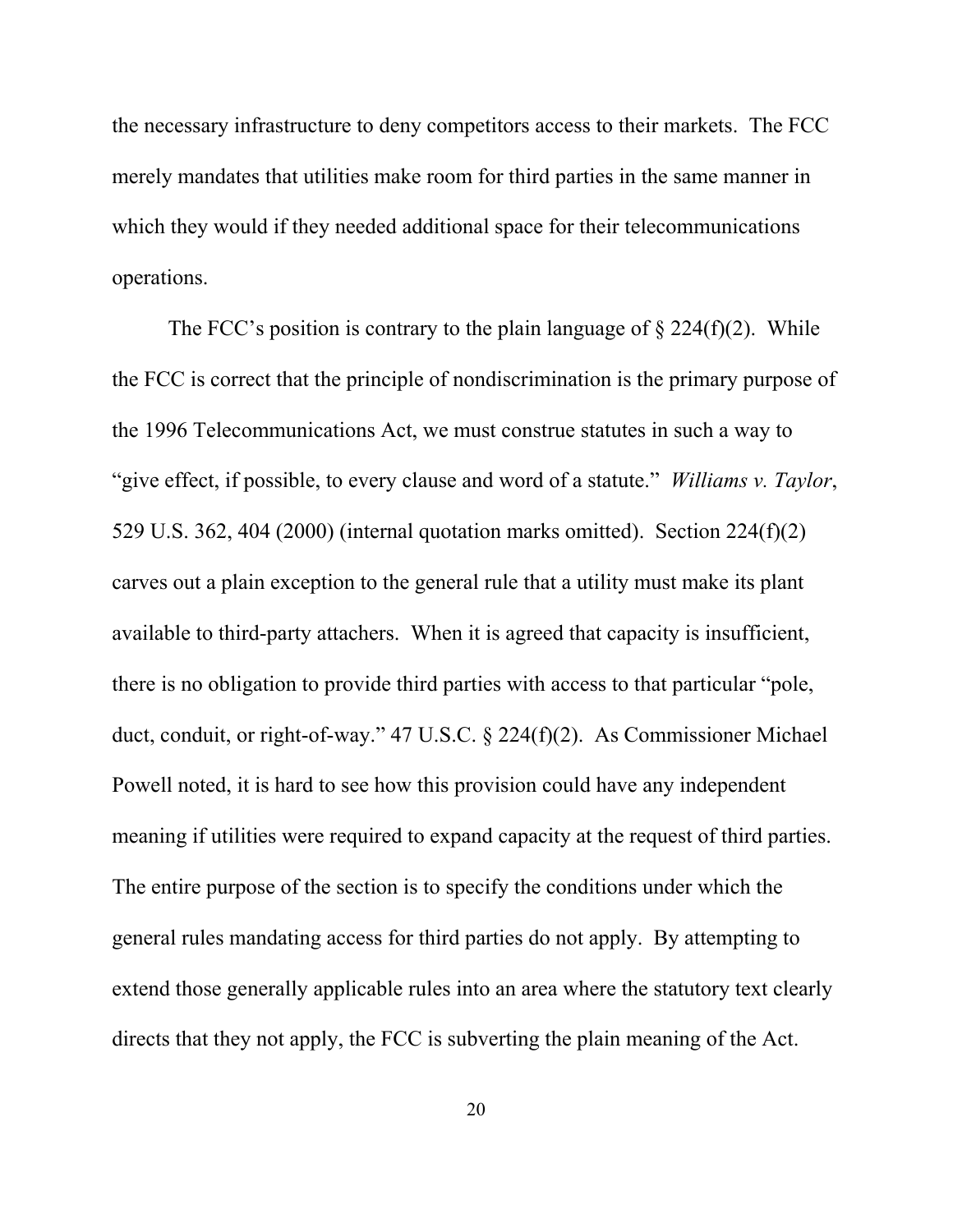Therefore, our inquiry on this issue need not extend beyond the first step of the *Chevron* test. The FCC's attempt to mandate capacity expansion is outside of the purview of its authority under the plain language of the statute.

### III.

### Reserved Space

Petitioners object to the FCC's orders specifying the disposition of "reserved space" on a given pole or other utility-owned facility. The FCC acknowledges that utilities enjoy the right to reserve space on their facilities for their future use, in order to ensure the integrity and reliability of their core utility service. However, the FCC guidelines require that utilities seeking to reserve space on their facilities take two distinct steps to which they object. First, utilities may not reserve space for future use unless they do so pursuant to a "bona fide development plan that reasonably and specifically projects a need for that space in the provision of its core utility service." *First Report and Order*, 11 FCC Rcd. at para. 1169. Second, utilities must permit third parties to use reserved space until such time as the utility demonstrates an actual need for the reserved space. Petitioners claim that these requirements are contrary to the language and intent of the Act and, alternatively, are arbitrary and capricious exercises of the FCC's discretionary authority.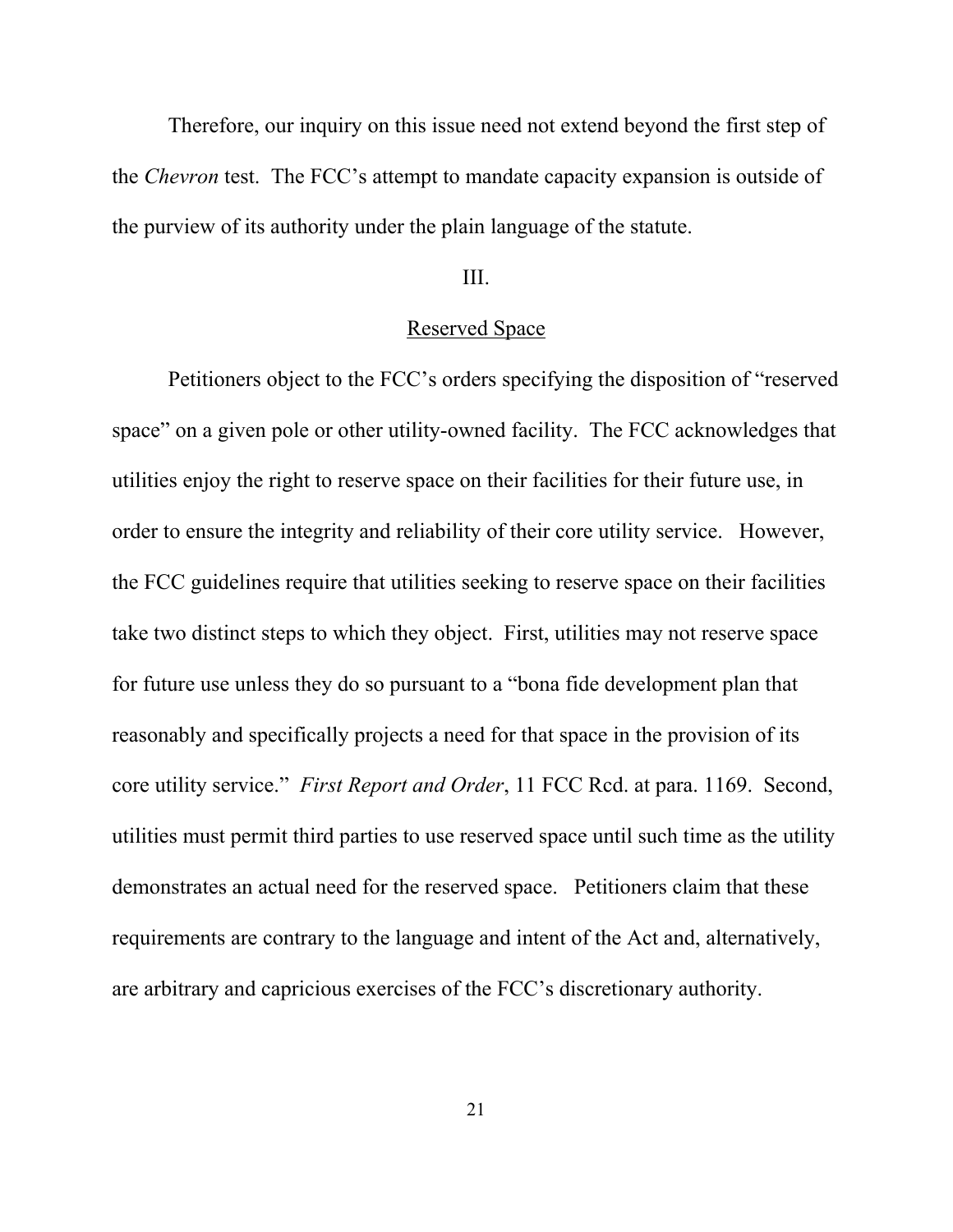Petitioners once again rely upon the text of  $\S 224(f)(2)$  to support their contention that the FCC's rule is contrary to statute. They argue that the language permitting utilities to deny access on the basis of "insufficient capacity" specifically entrusts the utilities with the power to determine when capacity is insufficient, and the FCC's rules limiting the utilities' ability to reserve capacity on their facilities removes this power from the utilities and places it in the FCC's hands. Utilities regularly reserve space on poles to ensure the reliability and safety of electric service, as well as for legitimate engineering purposes. Petitioners argue that requiring the utilities to justify their decision to reserve capacity for these purposes to the FCC gives the FCC a power completely outside of the realm of its expertise, and is contrary to the language and intent of the Act.

Petitioners further claim that the rule mandating that reserved space be offered to third parties until such time as it is actually needed by a utility is both contrary to  $\S 224(f)(2)$  and blatantly unreasonable. Once again, petitioners argue that the plain language of  $\S 224(f)(2)$  is contradicted when utilities are forced to provide space, even temporarily, for third-party attachers when the utilities have already determined (through the reservation of space) that capacity is insufficient. Also, as a practical matter, it will be extremely difficult to evict third parties using reserved space at the time a utility develops an actual need for the space. This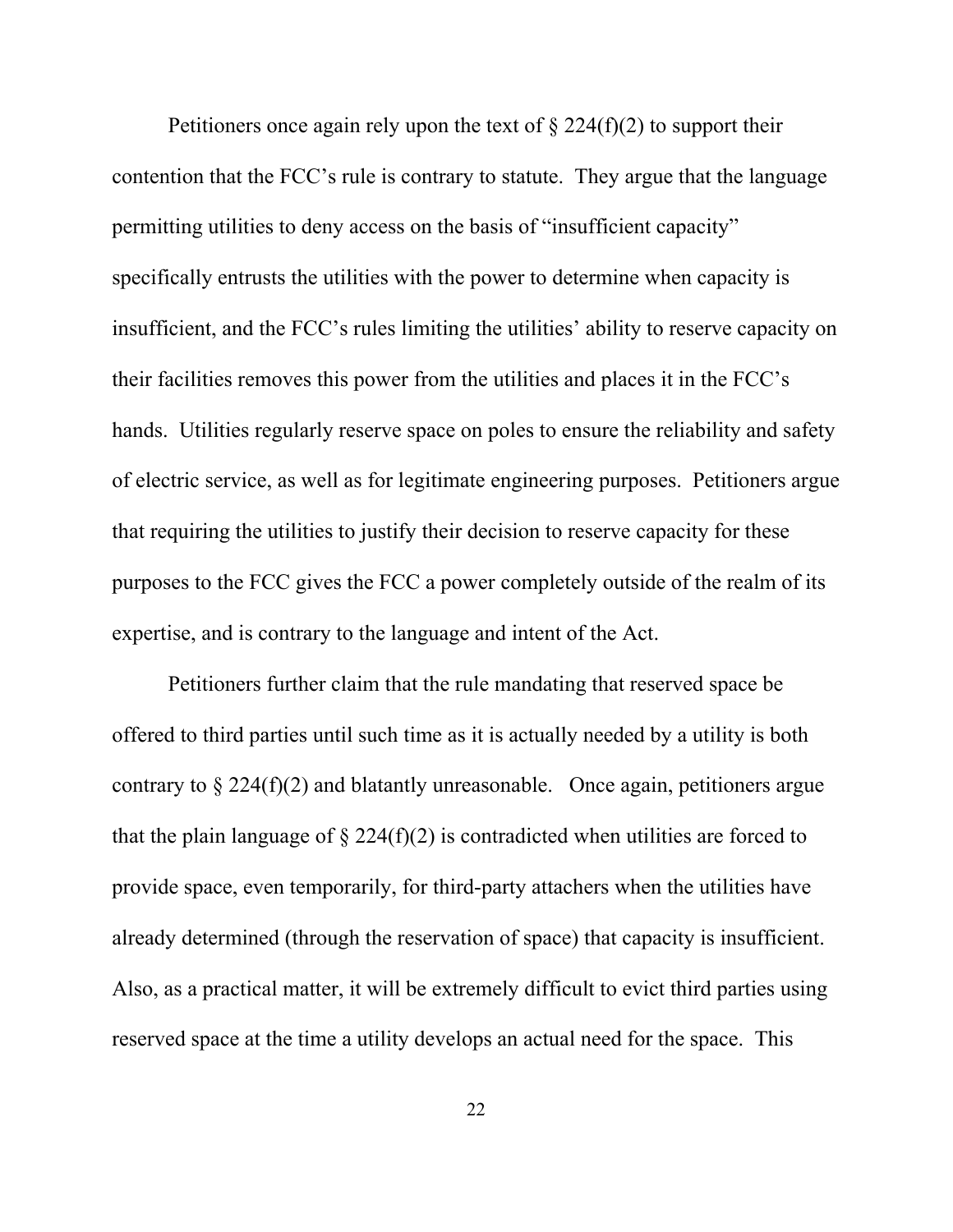would risk disrupting existing cable television or telecommunications service and would be unlikely to receive FCC approval. Thus, petitioners claim that the FCC's rule foists an unworkable system onto the utilities with respect to their rights to reserve space on their facilities.

The FCC argues that its rules on reserved space are simply a mechanism for ensuring that the nondiscrimination principle is fully implemented. Its rules are a method of ensuring that the utilities do not reserve excessive space indefinitely in an effort to keep potential competitors from using their facilities. The FCC claims that the "bona fide development plan" rule is a reasoned mechanism to guarantee that utilities do not reserve space without legitimate purposes in mind. The "actual need" regulation is another reasonable manner of ensuring that utilities do not reserve space for extensive periods in an effort to deny attachers (and prospective competitors) the benefit of their infrastructure. The FCC asserts that both of these rules are simply ways of making sure that utilities that claim that "insufficient capacity" exists on their poles due to reserved space actually do lack the capacity on their poles based upon legitimate future needs, and are not simply attempting to reserve excessive space in order to thwart the interests of their competitors.

Applying the *Chevron* test to the FCC's guidelines, we find that the Act does not speak precisely to the question at issue; namely, how the term "insufficient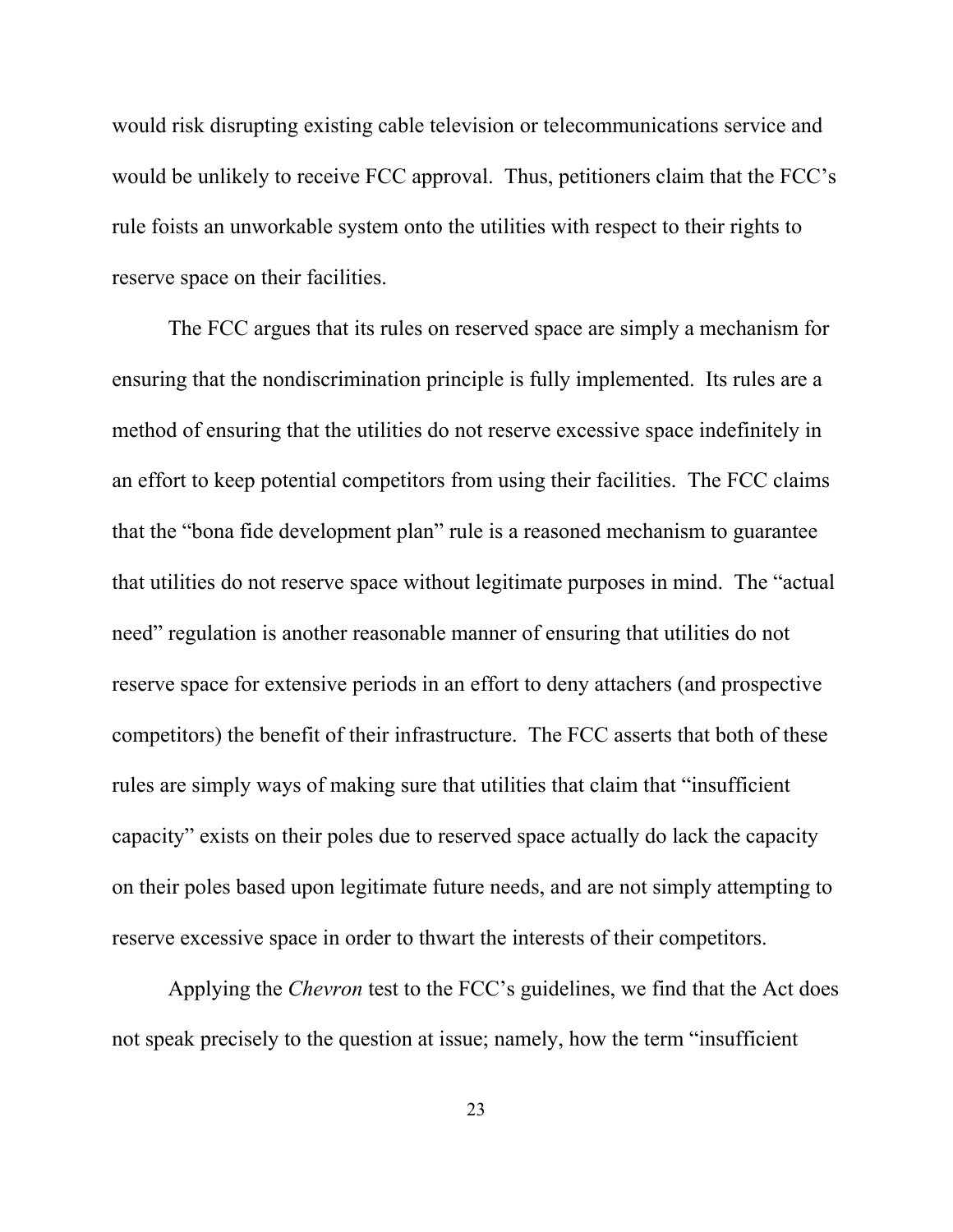capacity" is to be defined. Nothing in the language of the statute specifies the conditions under which capacity should be deemed insufficient. Petitioners' construction of the Act, which claims that the utilities enjoy the unfettered discretion to determine when capacity is insufficient, is not supported by the Act's text. The language of  $\S 224(f)(2)$  does not speak in such absolute terms; there are no suggestions, here or elsewhere in the Act, that utilities enjoy the right to reserve as much space as they wish for as long as they deem necessary, and on that basis, to deny cable companies attachments based upon a lack of capacity. In fact, the statute is silent on the scope and parameters of the term "insufficient capacity," and on the relationship between that term and the utilities' ability to reserve available space for future needs.

The absence of statutory language outlining this relationship is a gap in the statutory scheme. "From that gap springs executive discretion." *Gonzalez v. Reno*, 212 F.3d 1338, 1348 (11th Cir.), *cert. denied*, 530 U.S. 1270 (2000). *Chevron* mandates that we defer to a reasonable agency effort to fill the gaps in a given statutory scheme. 467 U.S. at 843–44. Therefore, we turn to step two of the *Chevron* test, which requires us to assess whether the FCC guidelines on reserved space are reasonable.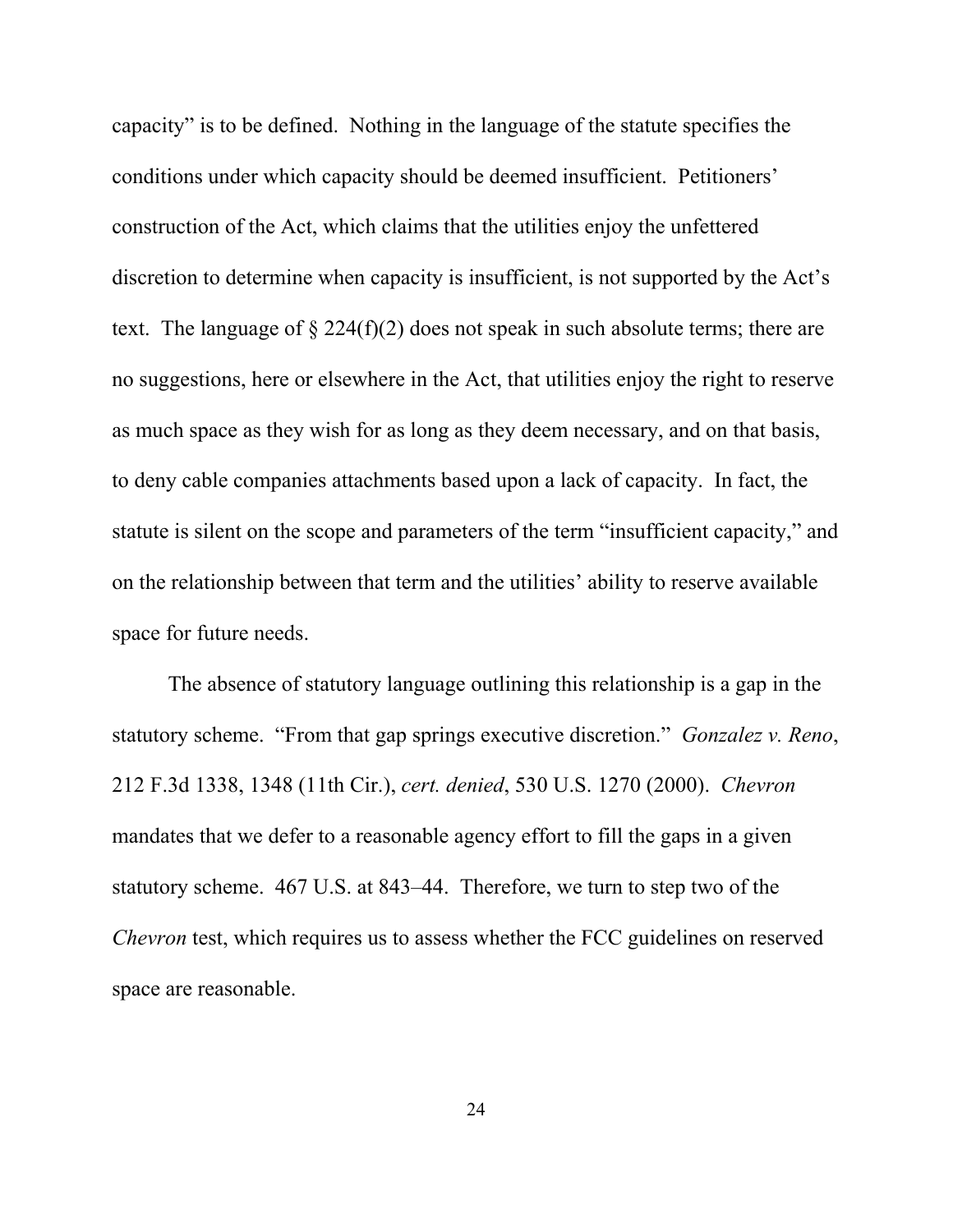The FCC guideline requiring a "bona fide development plan" as a prerequisite to a utility's reservation of space for its future needs is a reasonable exercise of agency discretion. The FCC recognized that utilities enjoy the power to reserve space on their facilities for future utility-related needs. However, the FCC must have some way of assessing whether these needs are bona fide; otherwise, a utility could arbitrarily reserve space on a pole, claiming it necessary on the basis of unsupportable "future needs," and proceed to deny attachers space on the basis of "insufficient capacity." This is clearly not what Congress intended when it passed the Act; such a construction would undermine the plain intent of the nondiscrimination provisions found in  $\S 224(f)(1)$ . The FCC thus requires utilities to justify their need for any space they seek to reserve (and thus deny potential attachers) by demonstrating a bona fide future need for that space. This appears an eminently reasonable mechanism to ensure that when utilities reserve space on a pole and deny attachers access on the basis of insufficient capacity, capacity is actually insufficient. If in individual cases, the FCC unreasonably rejects a utility's legitimate reservation of space, the utilities are entitled to seek judicial review of that order.

The second FCC guideline under attack – allowing third parties to use reserved space until the utility demonstrates actual need – is another reasonable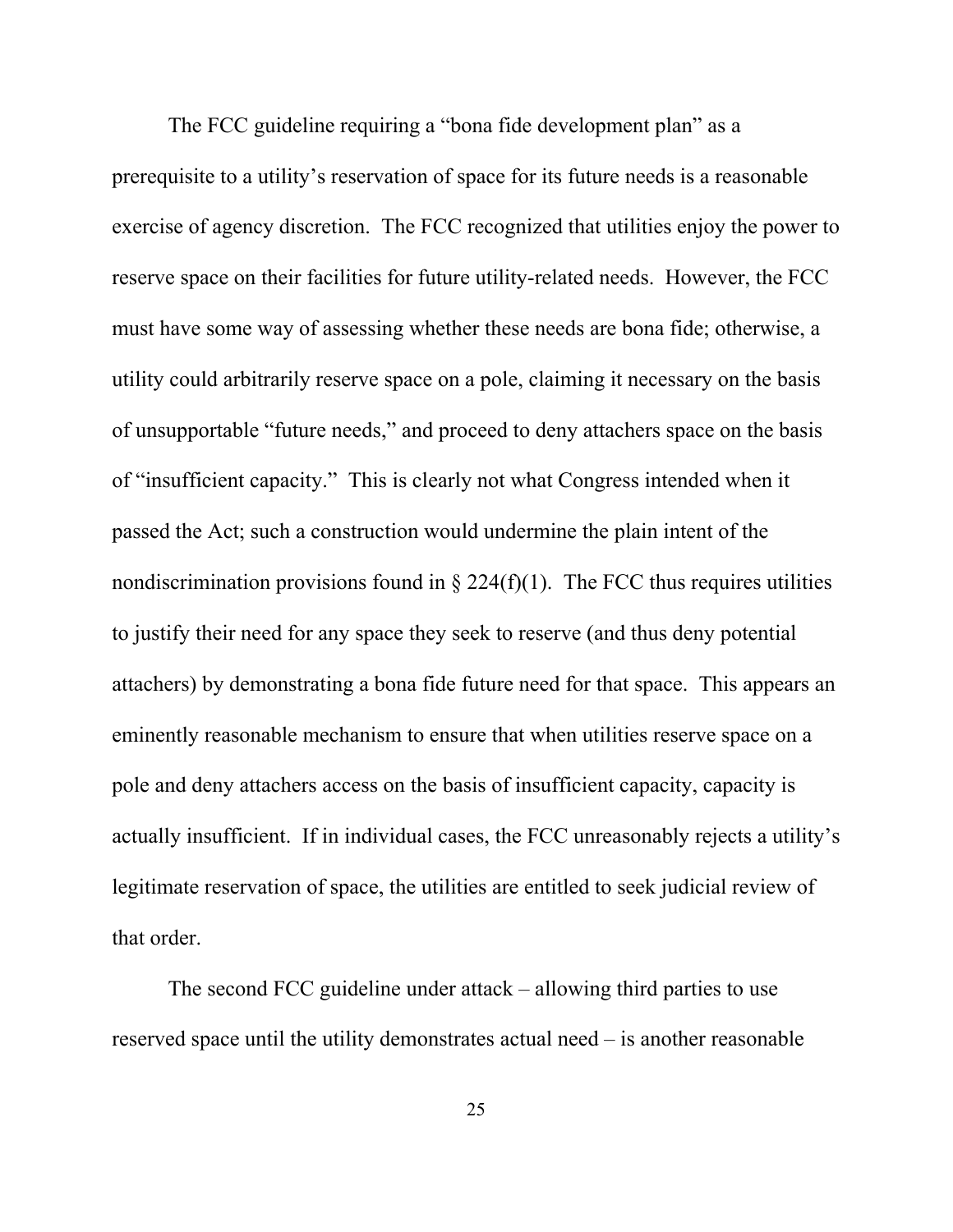effort to fill a gap in the statute. Reserved space on a given facility is not unusable in the short term. The FCC construed the term "insufficient capacity" to mean the actual absence of usable physical space on a pole. Reserved capacity is, temporarily at least, of use to attaching entities. All parties will presumably be aware of the temporary nature of this available space, and attachers will have to be prepared for potential disruptions that may occur when the utility demonstrates an actual need for the space. There is nothing unreasonable or arbitrary about this construction of the ambiguous term "insufficient capacity." Hence, it is entitled to deference under the terms of *Chevron*.

In conclusion, the FCC guidelines with respect to reserved space are reasonable constructions of an ambiguous statutory term. We therefore must accord those guidelines due deference.

#### IV.

#### Scope of Third-Party Access

Petitioners claim that the FCC exceeded its statutory authority when it found that the Act triggered access for third parties to all of a utility's "poles, ducts, conduits, and rights-of-way," regardless of whether those facilities are presently being used for wire communications. The challenged language in the *First Report and Order* reads: "We see no statutory basis . . . for the argument made by some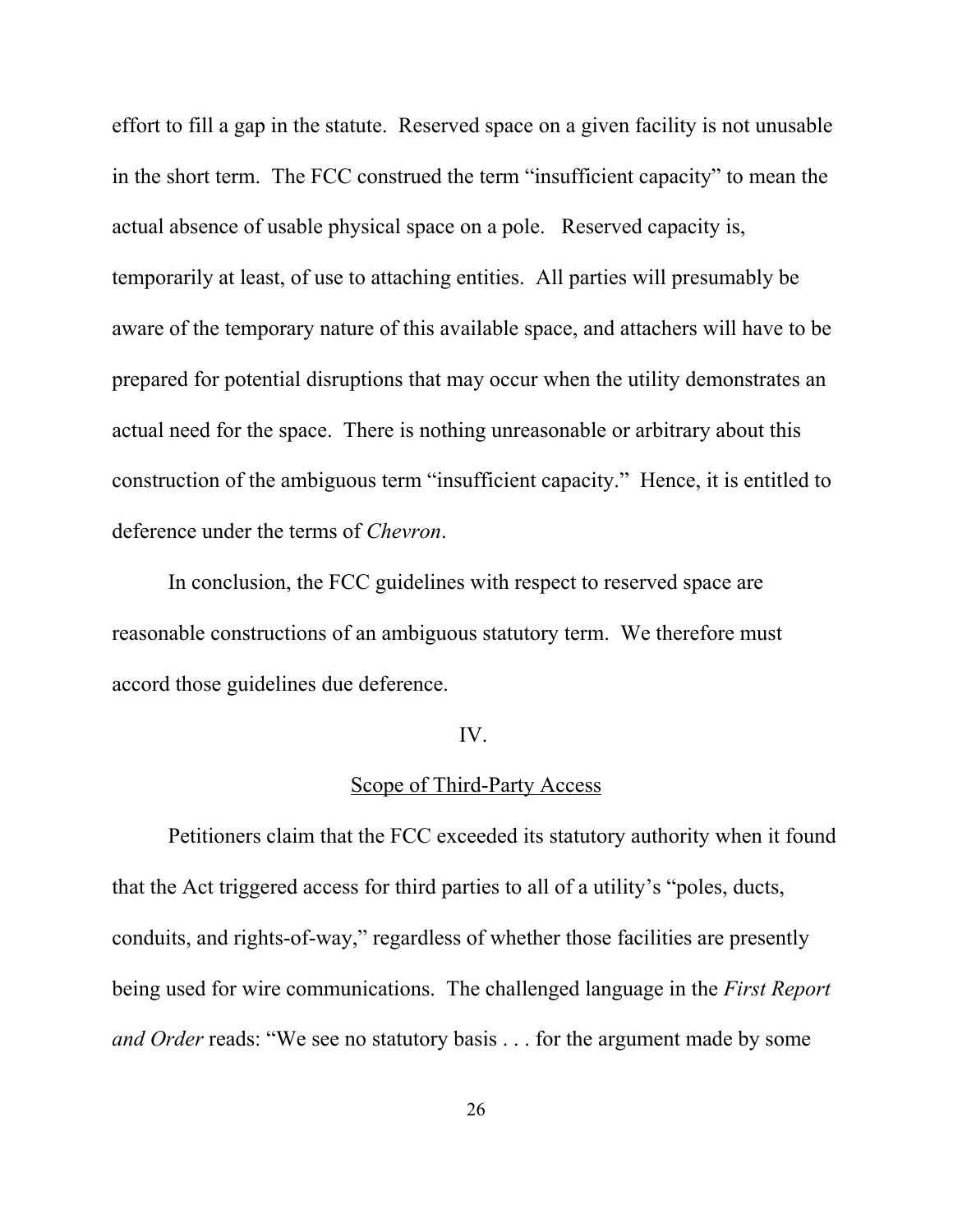utilities that they should be permitted to devote a portion of their poles, ducts, conduits, and rights-of-way to wire communications without subjecting all such property to the access obligations of section 224 (f) (1)." *First Report and Order*, 11 FCC Rcd. at para. 1173.

The crux of petitioners' claim is their construction of the text of  $\S 224(a)(1)$ , which defines a "utility" as "any person . . . who owns or controls poles, ducts, conduits, or rights-of-way used, in whole or in part, for any wire communications." 47 U.S.C. § 224(a)(1). The utilities argue that this language demonstrates congressional intent to limit the Act's coverage to facilities already being used for wire communications.

Petitioners' argument is weak. The plain meaning of  $\S 224(a)(1)$  is that a utility (for the purposes of the statute) is any entity that controls "poles, ducts, conduits, or rights-of-way" and uses some of those facilities for wire communications. The language does not limit the definition of a "utility" to an entity that uses all of its facilities for the purpose of wire communications; the lack of such limiting language leads to the natural inference that a utility is an entity that owns or controls some facilities used for that purpose.

Furthermore, the plain language of another part of the Act effectively forecloses petitioners' argument. Section 224(f)(1) provides that "[a] utility shall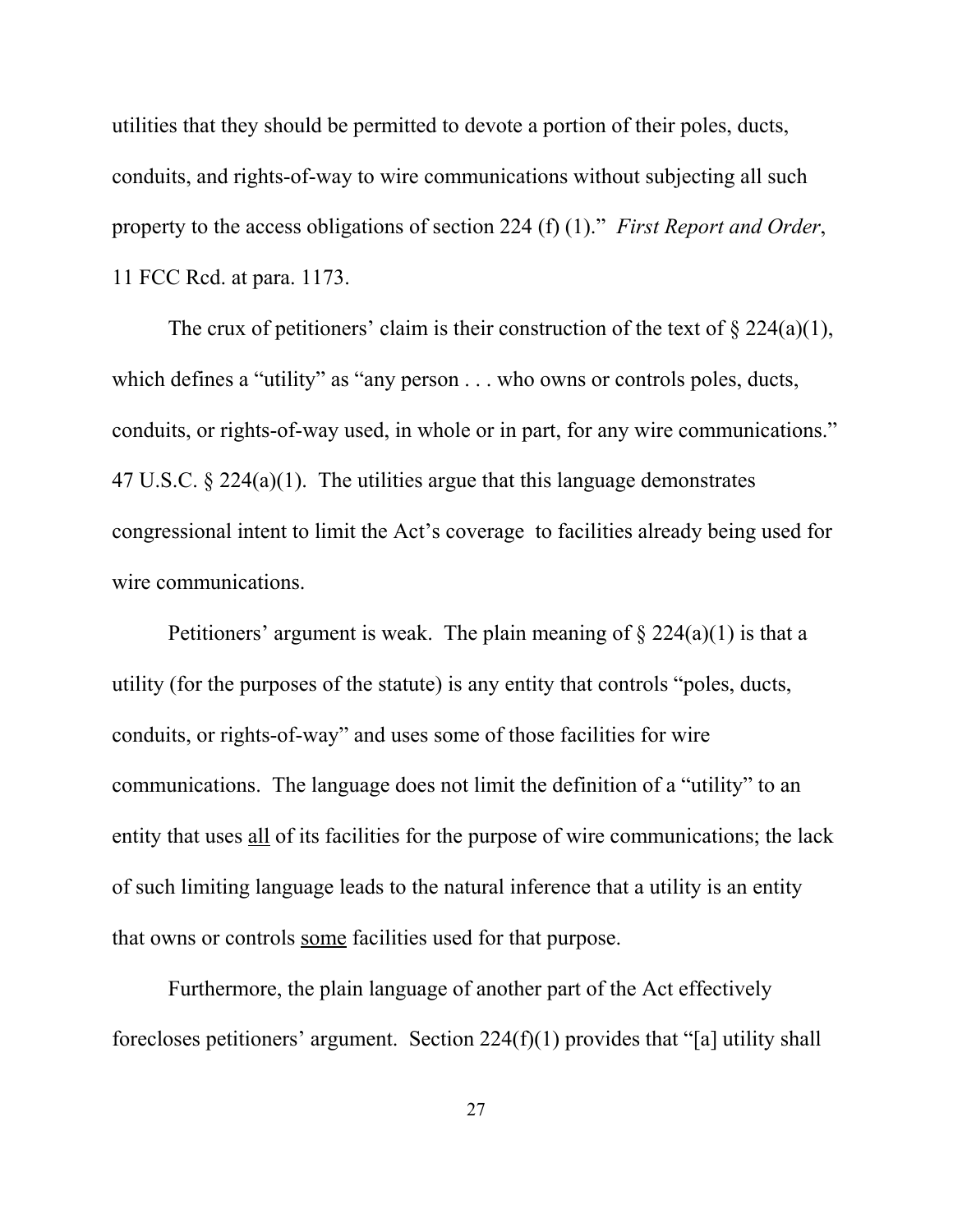provide a cable television system or any telecommunications carrier with nondiscriminatory access to any pole, duct, conduit, or right-of-way owned or controlled by it." *Id.*  $\S$  224(f)(1). This language plainly mandates that utilities make all of their "poles, ducts, conduits, or rights-of-way" available to third-party attachers (unless one of the exceptions listed in  $\S 224(f)(2)$  applies), regardless of whether the facility is presently being used for telecommunications purposes. We have noted that "the adjective 'any' is not ambiguous; it has a well established meaning." *Lyes v. City of Riviera Beach*, 166 F.3d 1332, 1337 (11th Cir. 1999) (en banc) (internal quotation marks omitted). "Read naturally, the word 'any' has an expansive meaning . . . . [When] Congress [does] not add any language limiting the breadth of that word, . . . 'any' means 'all.'" *Merritt v. Dillard Paper Co.*, 120 F.3d 1181, 1186 (11th Cir. 1997) (citation omitted) (internal quotation marks omitted). In this context, the lack of a limitation upon the adjective 'any' means that  $\S 224(f)(1)$  expands the Act's coverage to all "poles, ducts, conduits, or rightsof-way owned or controlled by a utility."

Thus, we need not look beyond *Chevron*'s first prong on this issue. Congress has unambiguously stated that the Act's coverage extends to all "poles, ducts, conduits, or rights-of-way owned or controlled by a utility." The FCC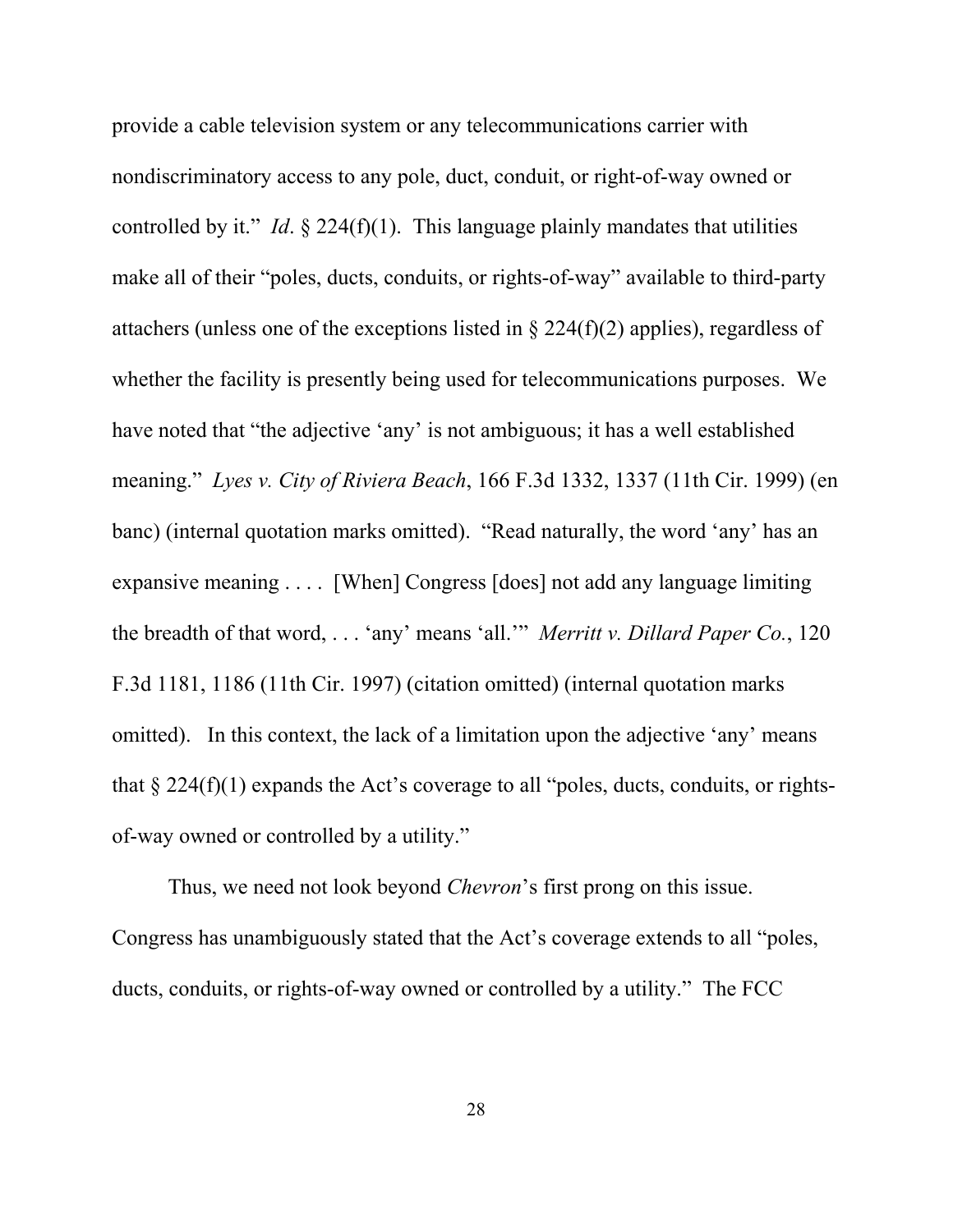orders under challenge give this plain language effect, and therefore we cannot disturb the orders.

### V.

## Third-Party Workers

 Petitioners argue that after an attaching entity is granted access to the utility's facilities, the utility should be able to limit those that perform attachment installation and maintenance to its own specially trained employees or designated independent contractors. Petitioners challenge the FCC guideline stating the following: "[A] utility may require that individuals who will work . . . in the proximity of electric lines . . . have the same qualifications, in terms of training, as the utility's own workers, but the party seeking access will be able to use any individual workers who meet these criteria." *Order on Reconsideration*, 14 FCC Rcd. at para. 86.

Petitioners argue that the rule goes beyond the statutory authority the FCC enjoys to regulate the "rates, terms, and conditions" of pole attachments. 47 U.S.C. § 224(b)(1). They argue that the statute does not give the FCC the authority to regulate the utility's employment practices, an area already regulated by other federal and state agencies. This position is shared by FCC Commissioner Harold W. Furchtgott-Roth, who stated in his dissent, "Put directly, I see nothing in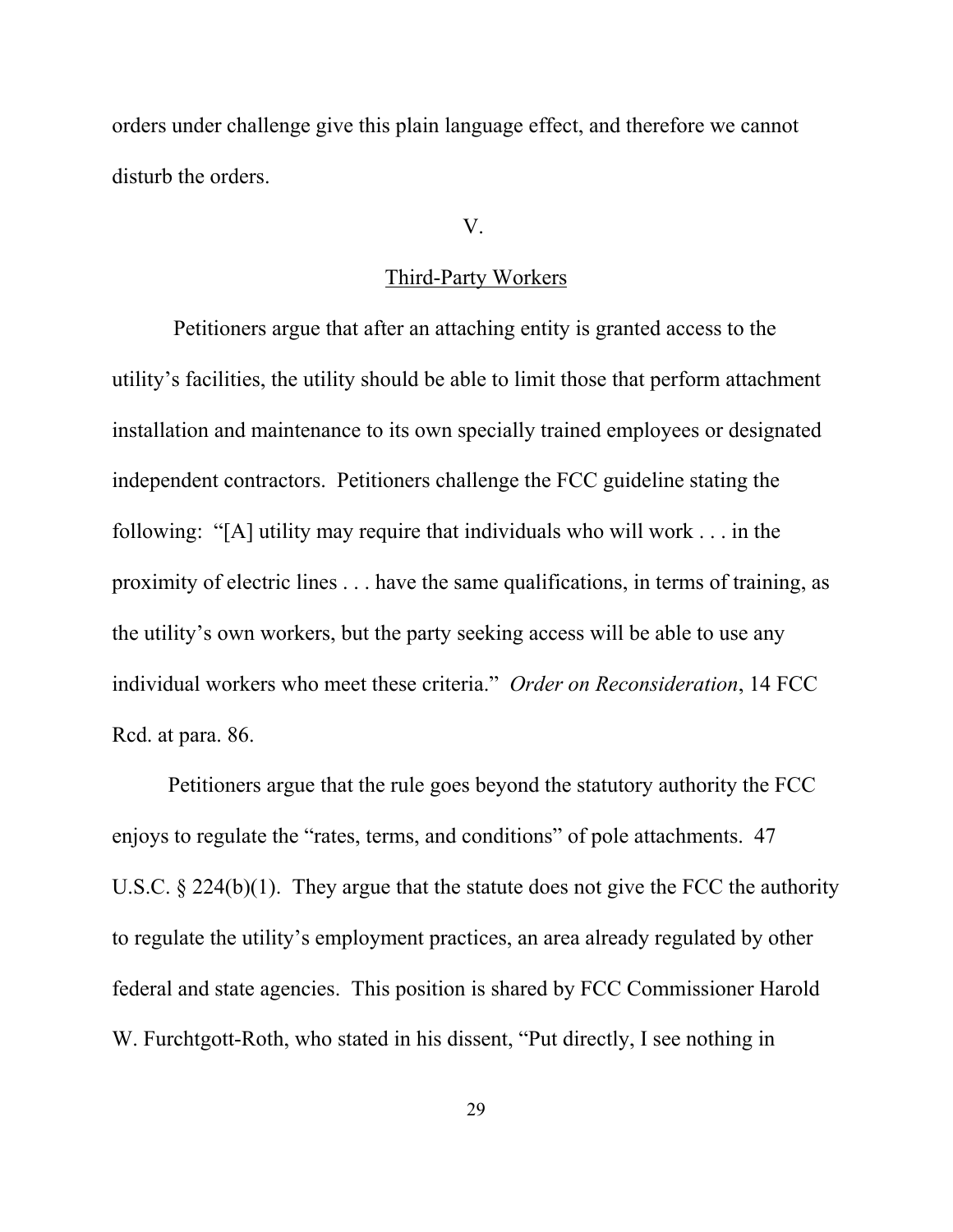section 224 that gives this Commission authority to regulate the labor and employment practices of electric utilities. This is simply not a case of statutory ambiguity." *Order on Reconsideration*, 14 FCC Rcd. at 18097 (Furchtgott-Roth, Comm'r, concurring in part and dissenting in part).

Alternatively, petitioners contend that the rule is unreasonable. In order to work safely on electric facilities, personnel require a unique understanding of the dangers associated with performing construction, maintenance, or repair work in proximity to electric wires. Personnel having such skills are in short supply. According to petitioners, outside workers, regardless of their paper qualifications, likely will not be as capable as those that work day in and day out on these facilities for the utilities. In the case of utility employees, the utility is able to supervise the work, make competency determinations, and discipline employees when necessary. This is not the case with employees of third-party attachers. Petitioners claim that the ultimate result of the rule is unduly onerous to utilities, which must endure the dangers associated with less capable people working on their lines. Therefore, petitioners aver that the guideline must be struck down as capricious.

Applying the *Chevron* test to this guideline, we find that the statute does not speak unambiguously to the question at issue. There is no mention of the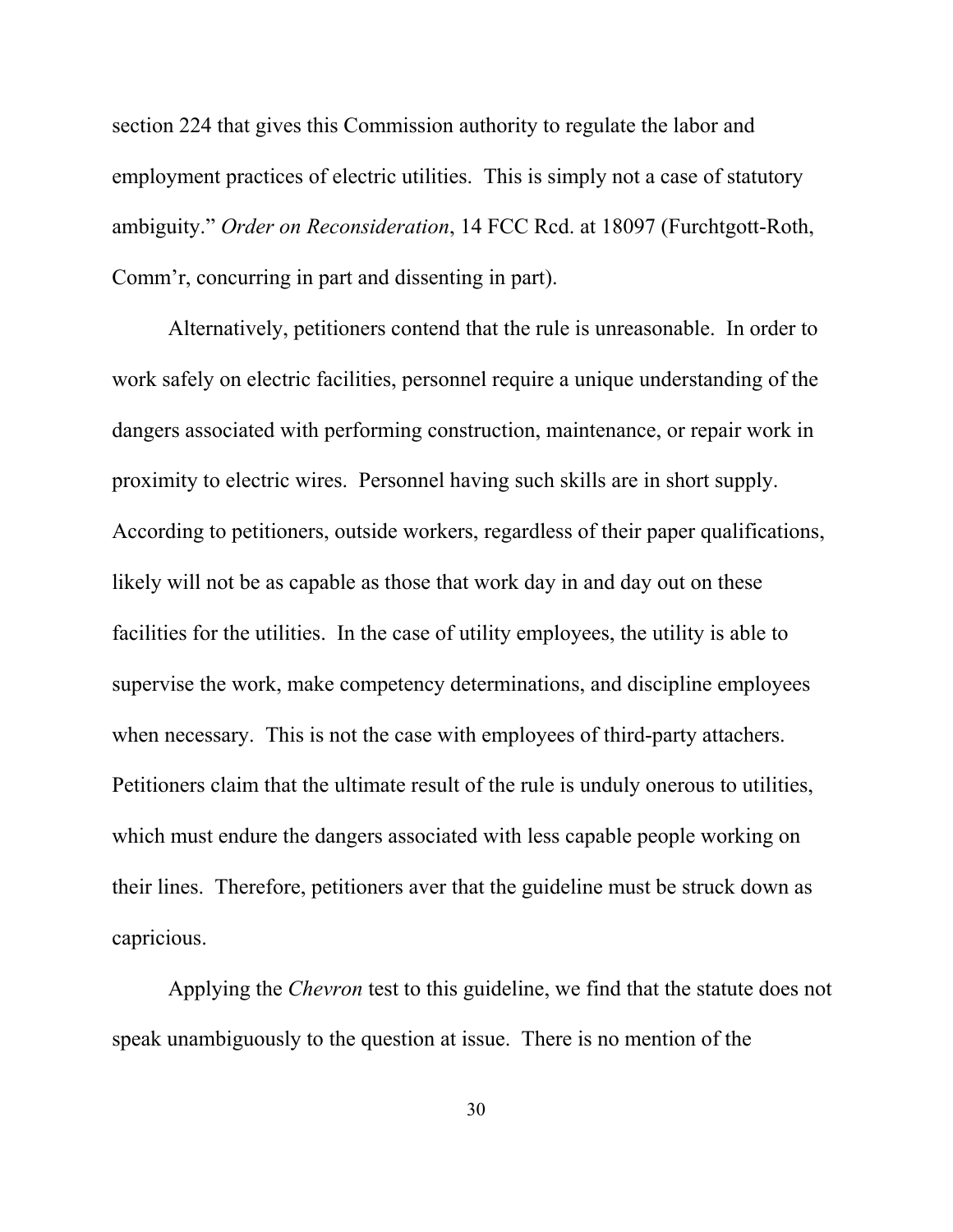qualifications of workers anywhere in the Act's text. However, the Act gives the FCC the power to regulate the "rates, terms and conditions" of pole attachments; the FCC argues that its regulations governing the qualifications of workers falls within the parameters of its authority to regulate the "conditions" of pole attachments. Absent some clear indication on the face of a statute that an agency lacks the authority to regulate a particular subject matter, "agencies have authority to fill gaps where the statutes are silent." *Nat'l Cable & Telecomms. Ass'n v. Gulf Power Co.*, U.S. , 122 S. Ct. 782, 789 (2002). The Act does not specify what sorts of concerns constitute the "conditions" of a pole attachment, and there is no statutory language suggesting that regulation of the physical process of attaching wires (by workers) is outside of the scope of the "conditions" of a pole attachment. Hence, we have a gap in the statutory scheme – the "conditions" of a pole attachment must be given some content. The gap in the statute means that Congress has not spoken unambiguously to the precise question at issue, and *Chevron* mandates that we must defer to a reasonable agency attempt to give effect to ambiguous congressional intent.

Looking at this second step of the *Chevron* analysis, we find the FCC's rule within the scope of its discretion. Once an attaching entity is granted access to a utility's facilities, the attacher must install its equipment on the utility's facilities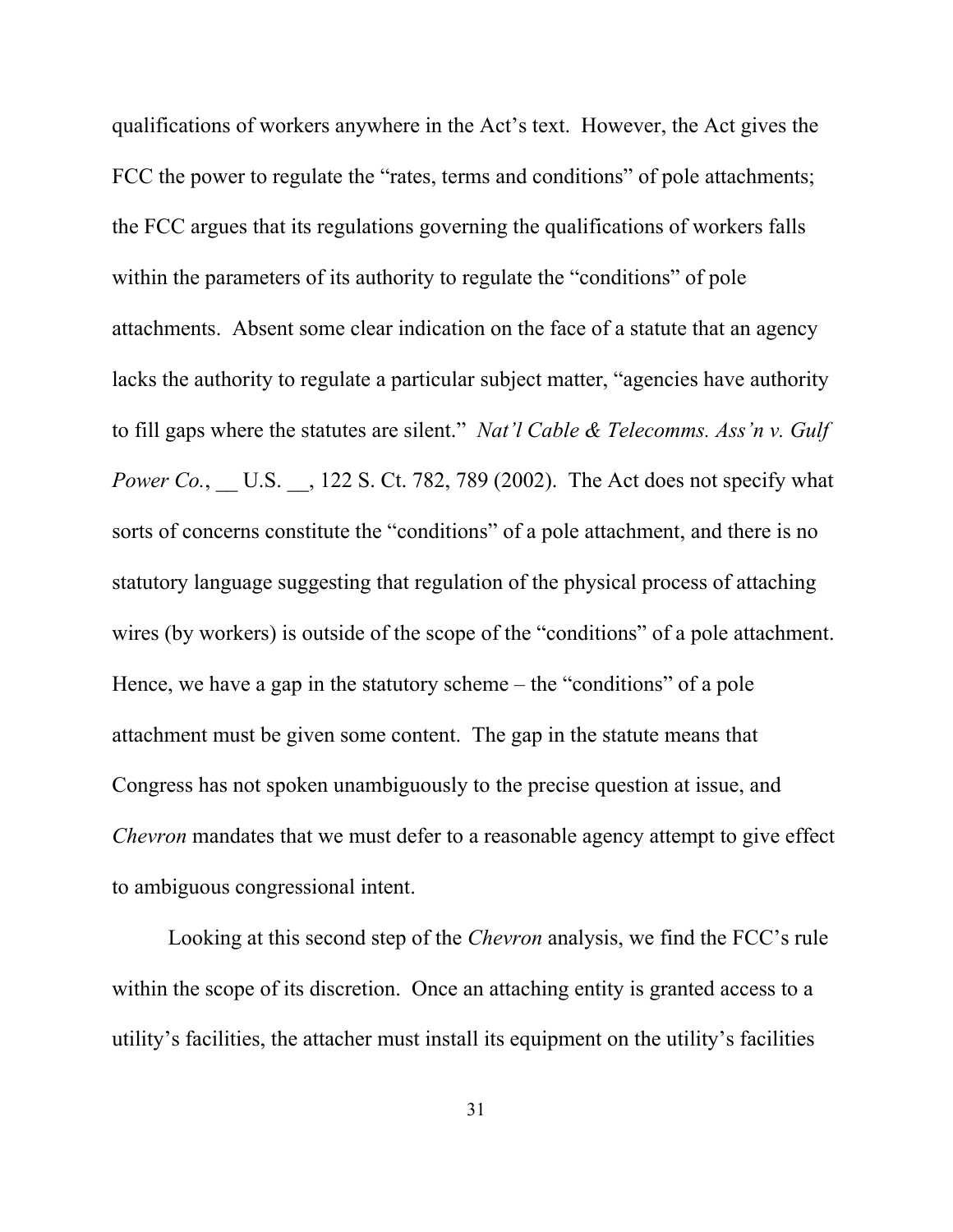and perform maintenance on that equipment from time to time, and the FCC recognizes that forcing third-party attachers to use the utility's workers to construct and maintain the attachments would impede the attachers' access to the poles and lead to disputes over compensation, quality of work, and the like. The FCC's rule mandates that third-party workers have access to the poles in order to prevent these potential disputes, but permits utilities to set standards for those workers to ensure that they have the necessary qualifications. This guideline is a reasonable effort to regulate one of the fundamental "conditions" of a pole attachment – namely, the process by which an attachment is made and maintained. The guideline represents an attempt to balance the interests involved in a measured and reasonable way, and *Chevron* dictates that we accord it appropriate deference. We therefore decline to overturn the FCC's findings regarding the regulation of third-party workers.

#### VI.

#### Pole Modification

Petitioners dispute two additional sets of guidelines the FCC developed in interpreting § 224(h) of the Act, which provides,

Whenever the owner of a pole, duct, conduit, or right-of-way intends to modify or alter such pole, duct, conduit, or right-of-way, the owner shall provide written notification of such action to any entity that has obtained an attachment to such conduit or right-of-way so that such entity may have a reasonable opportunity to add to or modify its existing attachment. Any entity that adds to or modifies its existing attachment after receiving such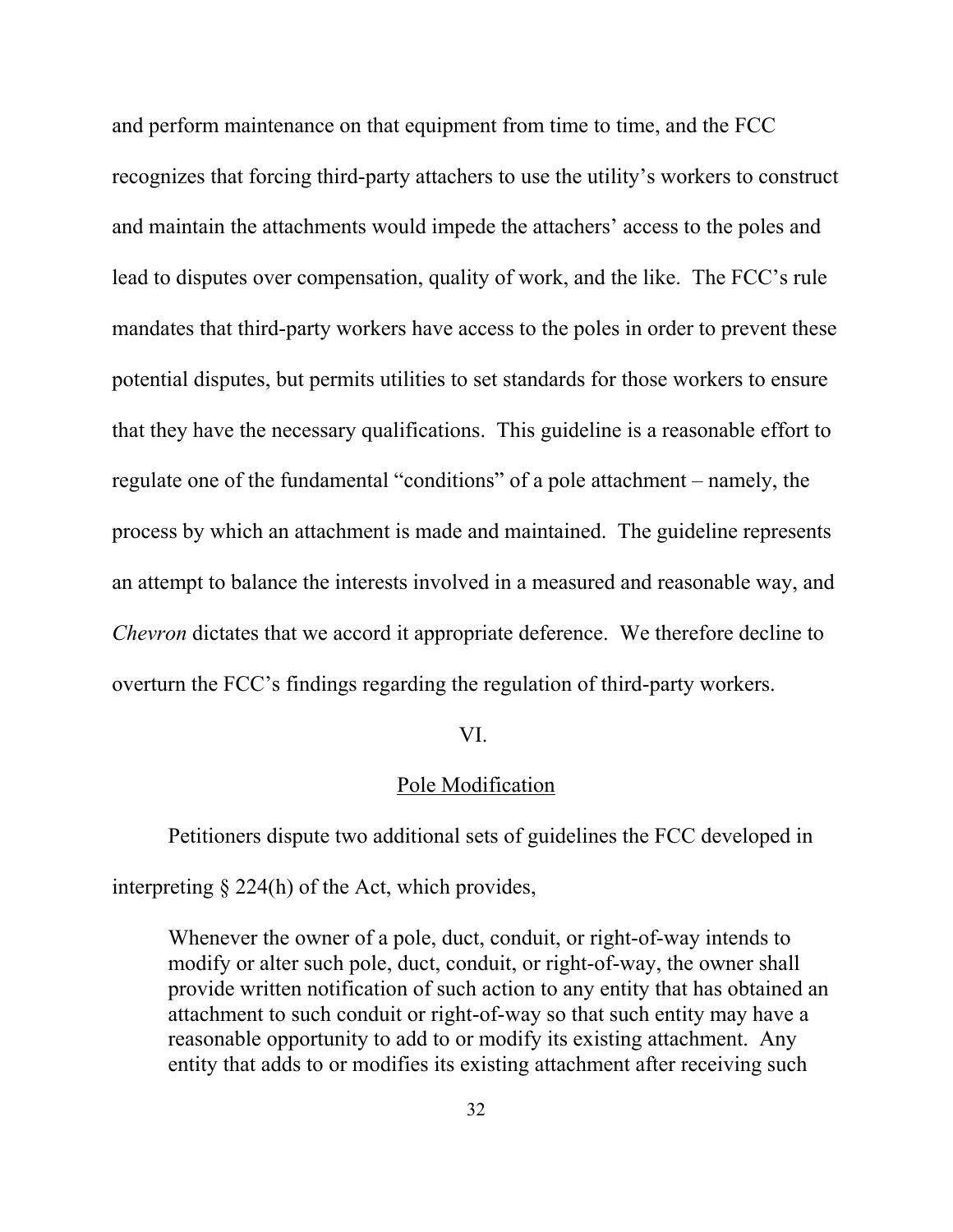notification shall bear a proportionate share of the costs incurred by the owner in making such pole, duct, conduit, or right-of-way accessible.

47 U.S.C. § 224(h).

Petitioners challenge the following three guidelines implementing this statutory provision:

(1) that absent a private agreement, utilities seeking to modify their poles or facilities must give the companies with attachments on that facility sixty days notice of the proposed modification;<sup>4</sup>

(2) that a utility that uses a request for modification from an attaching entity to bring its facilities into compliance with applicable safety or other regulatory guidelines will be responsible for its share of the modification costs; and (3) that a utility will bear all of the costs of any government-mandated modification of a facility (such as road widening, etc.), as the utility would bear those costs even in the absence of any attachment to the facility.

Applying the *Chevron* test to each of these guidelines, we find that Congress has not spoken precisely to any of these questions. The Act mandates that attaching entities be given notice when a modification is to take place; the

<sup>&</sup>lt;sup>4</sup>The guideline contains an exception for situations where sixty days notice would be impractical, and in such cases, simply requires the utilities inform attaching entities of proposed modifications "as soon as reasonably practicable." *Order on Reconsideration*, 14 FCC Rcd. at para. 89.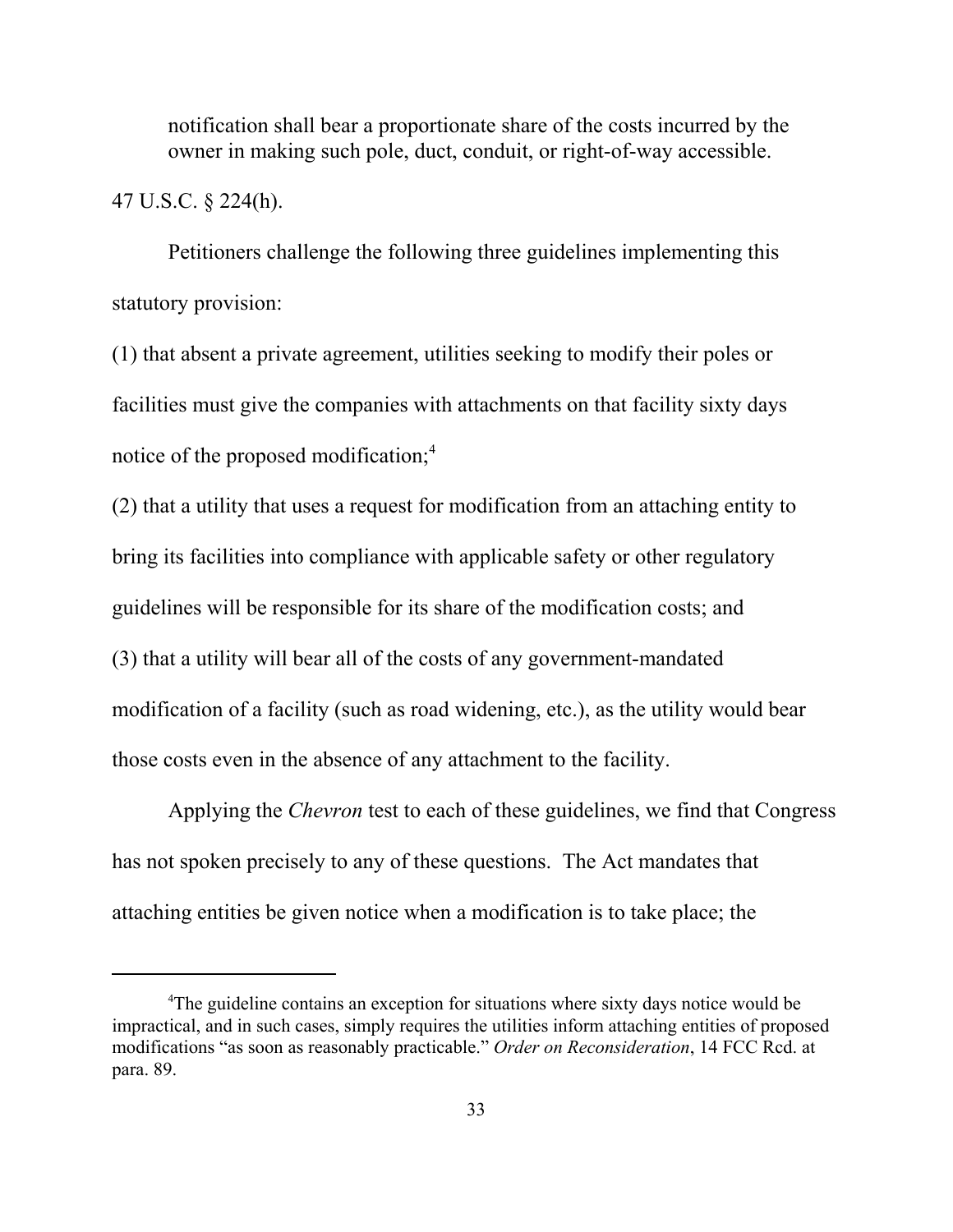language does not specify the time frame for that notice. The Act requires that each attaching entity pay a "proportionate" share of the costs an owner incurs in making its facilities available to them; the term "proportionate" is not defined in the text of the statute. Therefore, we have gaps in the statute with respect to the specifics of these issues, and we must defer to any reasonable agency efforts to fill these gaps. *Chevron*, 467 U.S. at 843–44.

We find nothing capricious in the FCC's construction of  $\S 224(h)$ . The sixty-day rule is a common-sense, flexible effort to implement the statute's notice requirement. The second guideline, requiring that utilities bear a proportionate share of the costs associated with modernizing their plants pursuant to an attacher's request for a modification, is also reasonable. As the utilities will be the primary beneficiaries of efforts to modernize their facilities, it is logical for the FCC to mandate that they bear some share of the costs of the transition. Finally, it is reasonable to mandate that utilities bear the costs of modifying their facilities in response to local government mandates, given that they would bear these costs in any event. Attaching entities are not given a free ride, as incremental costs associated with moving the attachment can be factored into the standard rent utilities charge to attachers. *Order on Reconsideration*, 14 FCC Rcd. at para. 105.